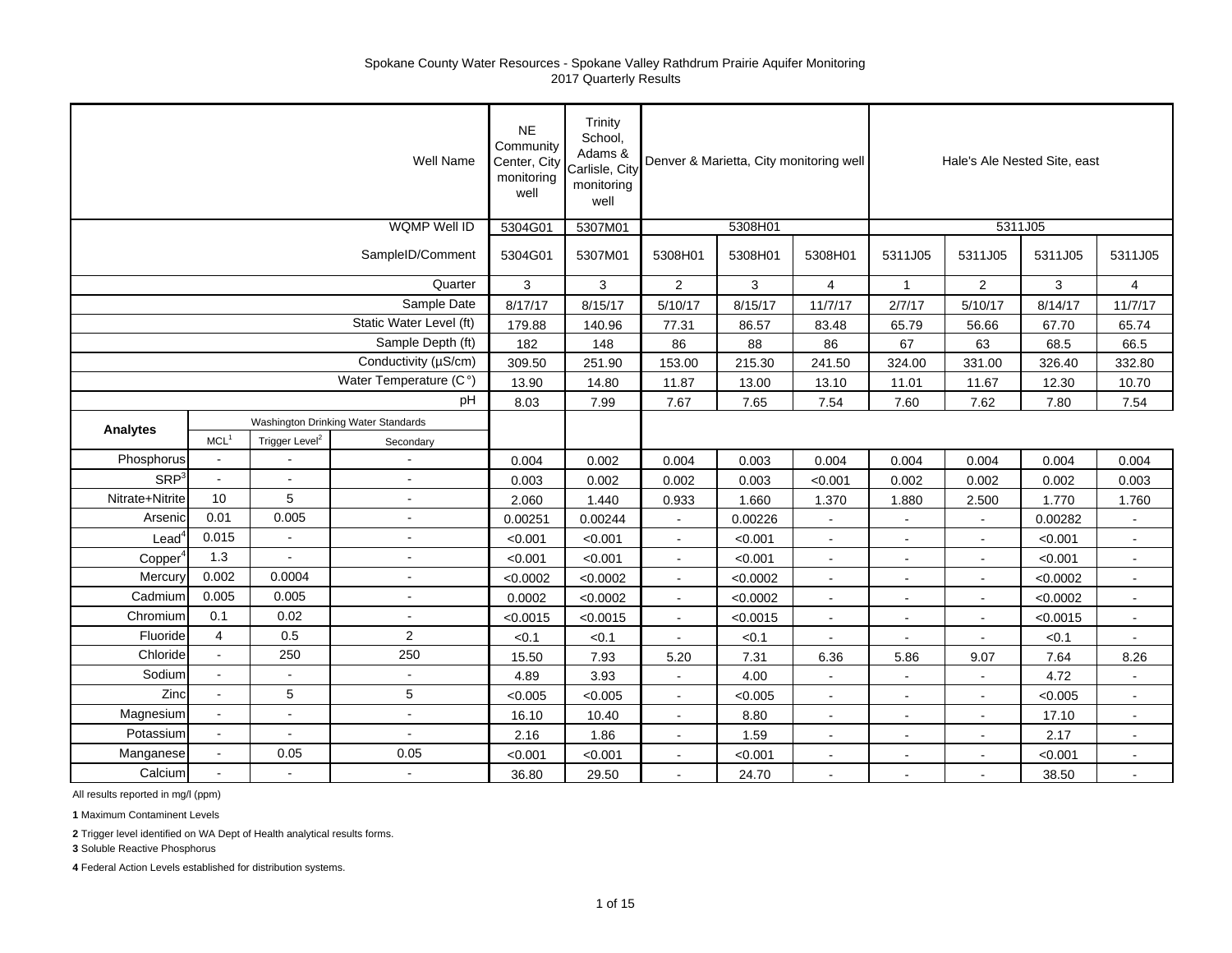|                     |                  |                            | Well Name                           | Hale's Ale<br>Nested Site,<br>mid |                          |                | monitoring well at SCC |          |                |                | Felts Field City monitoring<br>well |
|---------------------|------------------|----------------------------|-------------------------------------|-----------------------------------|--------------------------|----------------|------------------------|----------|----------------|----------------|-------------------------------------|
|                     |                  |                            | <b>WQMP Well ID</b>                 | 5311J07                           |                          |                | 5310Q01                |          |                | 5312C01        |                                     |
|                     |                  |                            | SampleID/Comment                    | 5311J07                           | 5310Q01                  | 5310Q01        | 5310Q01a               | 5310Q01  | 5310Q01a       | 5312C01        | 5312C01                             |
|                     |                  |                            | Quarter                             | 3                                 | $\mathbf{1}$             | $\overline{2}$ | $\overline{2}$         | 3        | 3              | $\overline{2}$ | 3                                   |
|                     |                  |                            | Sample Date                         | 8/14/17                           | 2/7/17                   | 5/11/17        | 5/11/17                | 8/15/17  | 8/15/17        | 5/10/17        | 8/15/17                             |
|                     |                  |                            | Static Water Level (ft)             | 67.74                             | 38.08                    | 29.22          | $\blacksquare$         | 40.15    | $\sim$         | 53.17          | 62.79                               |
|                     |                  |                            | Sample Depth (ft)                   | 105                               | 41                       | 41             | $\blacksquare$         | 41       | $\mathbf{r}$   | 68             | 68                                  |
|                     |                  |                            | Conductivity (µS/cm)                | 325.10                            | 201.00                   | 257            |                        | 202.3    | $\sim$         | 197.00         | 185.80                              |
|                     |                  |                            | Water Temperature (C°)              | 12.20                             | 12.89                    | 13.27          |                        | 13.6     |                | 14.56          | 13.80                               |
|                     |                  |                            | pH                                  | 7.84                              | 7.91                     | 7.85           | $\blacksquare$         | 8.13     | $\blacksquare$ | 7.82           | 8.1                                 |
|                     |                  |                            | Washington Drinking Water Standards |                                   |                          |                |                        |          |                |                |                                     |
| Analytes            | MCL <sup>1</sup> | Trigger Level <sup>2</sup> | Secondary                           |                                   |                          |                |                        |          |                |                |                                     |
| Phosphorus          |                  |                            |                                     | 0.004                             | 0.003                    | 0.003          | 0.003                  | 0.003    | 0.004          | $\blacksquare$ | 0.015                               |
| SRP <sup>3</sup>    | $\omega$         | $\blacksquare$             | ÷,                                  | 0.002                             | 0.001                    | 0.002          | 0.002                  | 0.002    | 0.002          | $\blacksquare$ | 0.014                               |
| Nitrate+Nitrite     | 10               | 5                          | $\overline{a}$                      | 1.740                             | 0.949                    | 2.420          | 2.500                  | 0.954    | 0.935          |                | 1.210                               |
| Arsenic             | 0.01             | 0.005                      |                                     | 0.00275                           | $\blacksquare$           |                |                        | 0.00304  | 0.00308        | 0.00564        | 0.00604                             |
| $\textsf{lead}^4$   | 0.015            | $\blacksquare$             | ÷,                                  | < 0.001                           | $\sim$                   | $\sim$         | $\blacksquare$         | < 0.001  | < 0.001        | < 0.001        | < 0.001                             |
| Copper <sup>4</sup> | 1.3              |                            | ÷                                   | < 0.001                           | $\blacksquare$           | $\blacksquare$ |                        | < 0.001  | < 0.001        | < 0.001        | < 0.001                             |
| Mercury             | 0.002            | 0.0004                     | $\overline{a}$                      | < 0.0002                          | $\blacksquare$           | $\blacksquare$ |                        | < 0.0002 | < 0.0002       | < 0.0002       | < 0.0002                            |
| Cadmium             | 0.005            | 0.005                      | $\blacksquare$                      | < 0.0002                          | $\blacksquare$           | $\blacksquare$ | $\blacksquare$         | < 0.0002 | < 0.0002       | < 0.0002       | < 0.0002                            |
| Chromium            | 0.1              | 0.02                       | $\blacksquare$                      | < 0.0015                          | $\sim$                   | $\blacksquare$ | $\blacksquare$         | < 0.0015 | < 0.0015       | $\blacksquare$ | < 0.0015                            |
| Fluoride            | $\overline{4}$   | 0.5                        | $\overline{2}$                      | < 0.1                             | $\overline{a}$           |                |                        | < 0.1    | < 0.1          | $\mathbf{r}$   | < 0.1                               |
| Chloride            | $\mathbf{r}$     | 250                        | 250                                 | 7.34                              | 3.65                     | 12.20          | 12.20                  | 3.98     | 4.00           | $\blacksquare$ | 2.93                                |
| Sodium              | $\sim$           |                            | $\blacksquare$                      | 4.67                              | $\blacksquare$           | $\sim$         |                        | 3.55     | 3.50           |                | 3.23                                |
| Zinc                | $\overline{a}$   | 5                          | 5                                   | 0.01                              |                          | $\blacksquare$ |                        | < 0.005  | < 0.005        | < 0.005        | < 0.005                             |
| Magnesium           |                  | $\overline{a}$             | $\overline{a}$                      | 17.20                             | $\overline{\phantom{a}}$ | $\blacksquare$ | $\blacksquare$         | 8.43     | 8.30           |                | 6.73                                |
| Potassium           | $\omega$         | $\blacksquare$             | $\blacksquare$                      | 2.17                              | $\blacksquare$           | $\blacksquare$ | $\blacksquare$         | 1.66     | 1.65           | $\blacksquare$ | 1.50                                |
| Manganese           | $\omega$         | 0.05                       | 0.05                                | < 0.001                           | ä,                       | $\blacksquare$ |                        | 0.00834  | 0.00417        | $\blacksquare$ | < 0.001                             |
| Calcium             | $\sim$           | $\overline{a}$             | $\overline{a}$                      | 38.10                             |                          |                |                        | 24.50    | 24.20          |                | 23.70                               |

All results reported in mg/l (ppm)

**1** Maximum Contaminent Levels

**2** Trigger level identified on WA Dept of Health analytical results forms.

**3** Soluble Reactive Phosphorus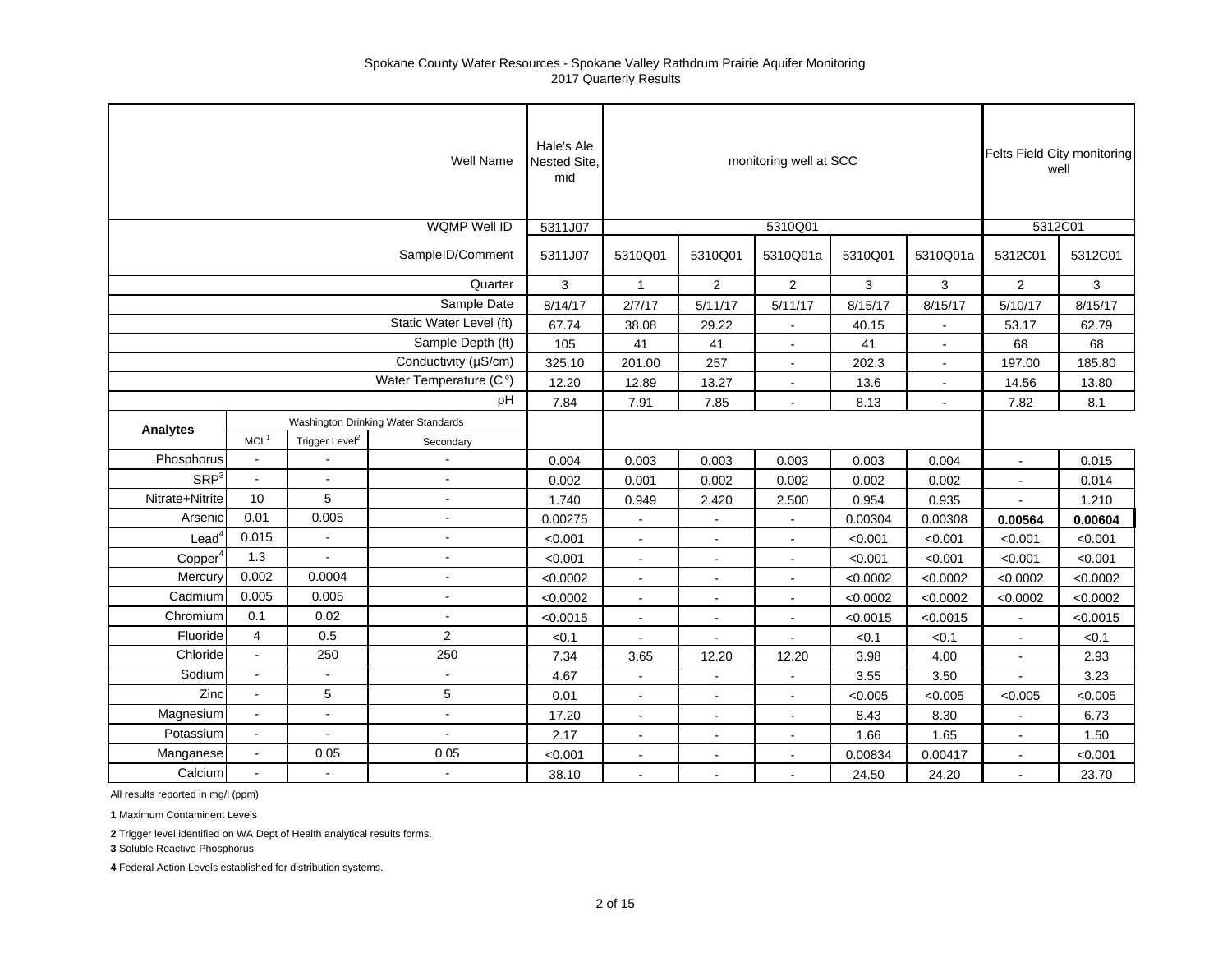|                     |                                     |                            | <b>Well Name</b>         |              |                | Olive & Fiske monitoring well |                |                | Third & Havana Nested Site, east |                | Third &<br>Havana<br>Nested Site,<br>mid | Plantes<br>Ferry Park<br>monitoring<br>well | monitoring<br>well<br>Frederick &<br><b>Bowdish</b> |
|---------------------|-------------------------------------|----------------------------|--------------------------|--------------|----------------|-------------------------------|----------------|----------------|----------------------------------|----------------|------------------------------------------|---------------------------------------------|-----------------------------------------------------|
|                     |                                     |                            | <b>WQMP Well ID</b>      |              | 5315L01        |                               |                |                | 5322A01                          |                | 5322A03                                  | 5404A01                                     | 5409C02                                             |
|                     |                                     |                            | SampleID/Comment         | 5315L01      | 5315L01        | 5315L01                       | 5315L01        | 5322A01        | 5322A01                          | 5322A01        | 5322A03                                  | 5404A01                                     | 5409C02                                             |
|                     |                                     |                            | Quarter                  | $\mathbf{1}$ | $\overline{2}$ | 3                             | $\overline{4}$ | $\overline{2}$ | 3                                | $\overline{4}$ | 3                                        | 3                                           | 3                                                   |
|                     |                                     |                            | Sample Date              | 2/7/17       | 5/11/17        | 8/15/17                       | 11/7/17        | 5/11/17        | 8/15/17                          | 11/7/17        | 8/15/17                                  | 8/14/17                                     | 8/14/17                                             |
|                     |                                     |                            | Static Water Level (ft)  | 67.78        | 59.72          | 69.64                         | 67.68          | 41.64          | 52.14                            | 50.13          | 52.09                                    | 47.52                                       | 91.17                                               |
|                     |                                     |                            | Sample Depth (ft)        | 69           | 68             | 71                            | 68.5           | 47             | 53                               | 51             | 90                                       | 109.5                                       | 91.5                                                |
|                     |                                     |                            | Conductivity (µS/cm)     | 240.00       | 249.00         | 220.30                        | 226.10         | 257.00         | 264.70                           | 275.90         | 274.80                                   | 288.60                                      | 299.90                                              |
|                     |                                     |                            | Water Temperature (C°)   | 12.69        | 14.29          | 13.90                         | 12.30          | 14.41          | 14.30                            | 12.30          | 13.80                                    | 13.50                                       | 11.50                                               |
|                     |                                     |                            | pH                       | 7.79         | 7.96           | 8.05                          | 7.98           | 7.66           | 7.84                             | 7.63           | 7.90                                     | 6.71                                        | 7.80                                                |
| Analytes            | Washington Drinking Water Standards |                            |                          |              |                |                               |                |                |                                  |                |                                          |                                             |                                                     |
|                     | MCL <sup>1</sup>                    | Trigger Level <sup>2</sup> | Secondary                |              |                |                               |                |                |                                  |                |                                          |                                             |                                                     |
| Phosphorus          | $\sim$                              |                            | $\overline{a}$           | 0.003        | 0.003          | 0.005                         | 0.004          | 0.010          | 0.007                            | 0.008          | 0.007                                    | 0.145                                       | 0.006                                               |
| SRP <sup>3</sup>    | $\blacksquare$                      |                            | ÷,                       | 0.002        | 0.002          | 0.005                         | 0.004          | 0.009          | 0.006                            | 0.007          | 0.007                                    | 0.093                                       | 0.003                                               |
| Nitrate+Nitrite     | 10                                  | 5                          | $\overline{\phantom{a}}$ | 1.030        | 1.330          | 1.060                         | 1.080          | 1.610          | 1.530                            | 1.410          | 1.560                                    | <0.05                                       | 1.780                                               |
| Arsenic             | 0.01                                | 0.005                      | $\tilde{\phantom{a}}$    | $\sim$       | $\mathbf{r}$   | 0.002                         | $\mathbf{r}$   | $\blacksquare$ | 0.00242                          | $\sim$         | 0.00254                                  | < 0.001                                     | 0.00444                                             |
| $\textsf{lead}^c$   | 0.015                               | $\mathbf{r}$               | ÷,                       |              | ÷              | < 0.001                       | $\sim$         | $\sim$         | < 0.001                          | $\sim$         | < 0.001                                  | < 0.001                                     | < 0.001                                             |
| Copper <sup>2</sup> | 1.3                                 |                            | $\blacksquare$           |              | $\blacksquare$ | < 0.001                       | $\blacksquare$ | $\blacksquare$ | < 0.001                          |                | < 0.001                                  | 0.00165                                     | < 0.001                                             |
| Mercury             | 0.002                               | 0.0004                     | $\sim$                   | $\sim$       | $\sim$         | < 0.0002                      | $\sim$         | $\blacksquare$ | < 0.0002                         | $\sim$         | < 0.0002                                 | < 0.0002                                    | < 0.0002                                            |
| Cadmium             | 0.005                               | 0.005                      | $\sim$                   |              |                | < 0.0002                      |                | $\blacksquare$ | < 0.0002                         |                | < 0.0002                                 | < 0.0002                                    | 0.0002                                              |
| Chromium            | 0.1                                 | 0.02                       | $\sim$                   |              |                | < 0.0015                      |                | $\blacksquare$ | < 0.0015                         |                | < 0.0015                                 | < 0.0015                                    | < 0.0015                                            |
| Fluoride            | $\overline{4}$                      | 0.5                        | $\overline{2}$           | $\sim$       | $\blacksquare$ | 0.112                         | $\sim$         | $\bullet$      | < 0.1                            | $\sim$         | < 0.1                                    | 0.263                                       | < 0.1                                               |
| Chloride            | $\sim$                              | 250                        | 250                      | 7.03         | 12.90          | 5.20                          | 4.59           | 8.38           | 7.13                             | 7.94           | 8.04                                     | 1.93                                        | 5.92                                                |
| Sodium              | $\sim$                              | $\mathbf{r}$               | $\sim$                   | $\sim$       | $\blacksquare$ | 3.27                          | $\sim$         | $\blacksquare$ | 4.35                             | $\sim$         | 4.61                                     | 10.80                                       | 4.07                                                |
| Zinc                | $\sim$                              | 5                          | 5                        | $\sim$       | $\blacksquare$ | < 0.005                       | $\sim$         | $\blacksquare$ | < 0.005                          |                | < 0.005                                  | 0.02                                        | < 0.005                                             |
| Magnesium           | $\mathbf{u}$                        |                            | $\sim$                   | $\sim$       | $\sim$         | 9.41                          | $\overline{a}$ | $\sim$         | 10.80                            |                | 11.10                                    | 14.30                                       | 14.10                                               |
| Potassium           | $\sim$                              |                            | $\overline{a}$           |              |                | 1.72                          |                | $\blacksquare$ | 1.93                             |                | 1.98                                     | 5.62                                        | 1.97                                                |
| Manganese           |                                     | 0.05                       | 0.05                     |              |                | < 0.001                       |                | ۰              | < 0.001                          |                | < 0.001                                  | 0.30800                                     | 0.00932                                             |
| Calcium             |                                     |                            | $\bullet$                | $\sim$       | $\blacksquare$ | 26.40                         | $\sim$         | $\blacksquare$ | 32.00                            | $\sim$         | 32.80                                    | 25.70                                       | 37.30                                               |

All results reported in mg/l (ppm)

**1** Maximum Contaminent Levels

**2** Trigger level identified on WA Dept of Health analytical results forms.

**3** Soluble Reactive Phosphorus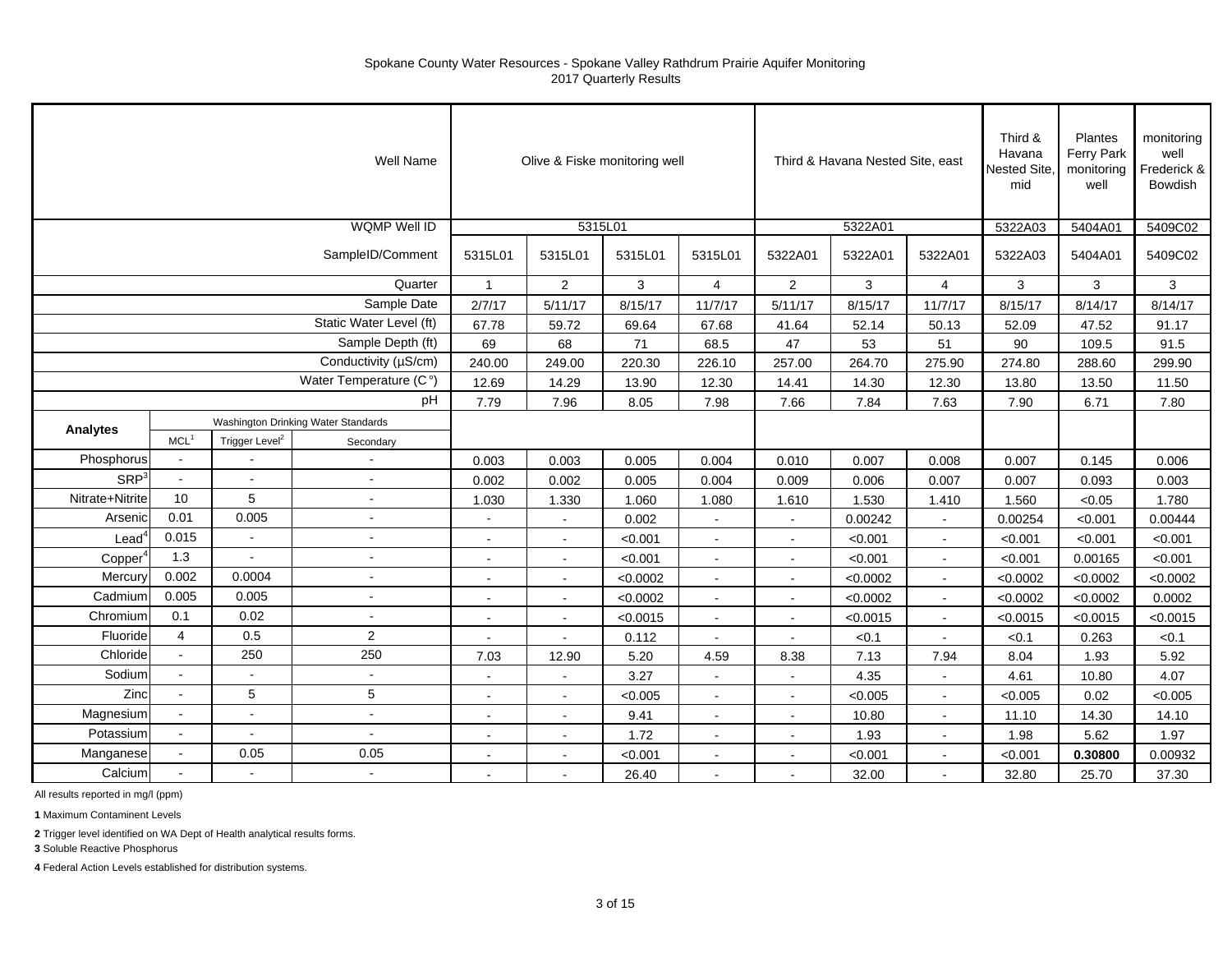|                     |                  |                            | <b>Well Name</b>                    |                          | Sullivan Road and Krispy Kreme,<br>monitoring well |                      |                          |                          | Sullivan Park South, monitoring well |                |                |
|---------------------|------------------|----------------------------|-------------------------------------|--------------------------|----------------------------------------------------|----------------------|--------------------------|--------------------------|--------------------------------------|----------------|----------------|
|                     |                  |                            | <b>WQMP Well ID</b>                 |                          | 5411R06                                            |                      |                          |                          | 5411R03                              |                |                |
|                     |                  |                            | SampleID/Comment                    | 5411R06                  | 5411R06                                            | 5411R06              | 5411R03                  | 5411R03a                 | 5411R03                              | 5411R03        | 5411R03        |
|                     |                  |                            | Quarter                             | 2                        | 3                                                  | $\overline{4}$       | $\overline{2}$           | 2                        | 3                                    | 3              | $\overline{4}$ |
|                     |                  |                            | Sample Date                         | 5/9/17                   | 8/14/17                                            | 11/6/17              | 5/9/17                   | 5/9/17                   | 8/14/17                              | 8/14/17        | 11/6/17        |
|                     |                  |                            | Static Water Level (ft)             | 39.28                    | 50.99                                              | 48.74                | 21.99                    | $\blacksquare$           | 34.83                                |                | 31.98          |
|                     |                  |                            | Sample Depth (ft)                   | 40.5                     | 52                                                 | 50                   | 27.3                     | $\blacksquare$           | 36                                   | $\sim$         | 33             |
|                     |                  |                            | Conductivity (µS/cm)                | 225.00                   | 254.40                                             | 259.00               | 242.00                   | $\blacksquare$           | 254.20                               | $\blacksquare$ | 274.90         |
|                     |                  |                            | Water Temperature (C°)              | 10.88                    | 12.80                                              | 11.20                | 10.87                    | $\blacksquare$           | 13.40                                | $\blacksquare$ | 11.00          |
|                     |                  |                            | pH                                  | 7.70                     | 7.99                                               | 7.91                 | 7.64                     | $\overline{a}$           | 7.96                                 |                | 7.86           |
|                     |                  |                            | Washington Drinking Water Standards |                          |                                                    |                      |                          |                          |                                      |                |                |
| <b>Analytes</b>     | MCL <sup>1</sup> | Trigger Level <sup>2</sup> | Secondary                           |                          |                                                    |                      |                          |                          |                                      |                |                |
| Phosphorus          |                  |                            |                                     | 0.005                    | 0.005                                              | 0.004                | 0.003                    | 0.003                    | 0.005                                | 0.004          | 0.003          |
| SRP <sup>3</sup>    | $\sim$           |                            |                                     | 0.004                    | 0.003                                              | 0.002                | 0.003                    | 0.003                    | 0.002                                | 0.002          | 0.002          |
| Nitrate+Nitrite     | 10               | 5                          | $\blacksquare$                      | 1.060                    | 1.120                                              | 1.270                | 1.170                    | 1.160                    | 1.300                                | 1.240          | 1.320          |
| Arsenic             | 0.01             | 0.005                      | $\sim$                              | $\sim$                   | 0.00223                                            | $\overline{a}$       |                          | $\mathbf{r}$             | 0.00271                              | 0.00284        |                |
| Lead <sup>4</sup>   | 0.015            | $\sim$                     | $\overline{\phantom{a}}$            | $\blacksquare$           | < 0.001                                            | $\blacksquare$       |                          | $\blacksquare$           | < 0.001                              | < 0.001        |                |
| Copper <sup>4</sup> | 1.3              | $\tilde{\phantom{a}}$      | $\blacksquare$                      | $\sim$                   | < 0.001                                            | $\blacksquare$       | $\blacksquare$           | $\blacksquare$           | < 0.001                              | < 0.001        | $\sim$         |
| Mercury             | 0.002            | 0.0004                     | $\sim$                              |                          | < 0.0002                                           | ä,                   | $\blacksquare$           | $\overline{\phantom{a}}$ | < 0.0002                             | < 0.0002       |                |
| Cadmium             | 0.005            | 0.005                      | ä,                                  | $\blacksquare$           | < 0.0002                                           | $\blacksquare$       | $\overline{\phantom{a}}$ | $\sim$                   | < 0.0002                             | < 0.0002       |                |
| Chromium            | 0.1              | 0.02                       | $\mathbf{r}$                        | $\blacksquare$           | < 0.0015                                           | $\blacksquare$       | $\blacksquare$           | $\sim$                   | < 0.0015                             | < 0.0015       | $\sim$         |
| Fluoride            | $\overline{4}$   | 0.5                        | $\overline{2}$                      | $\overline{\phantom{a}}$ | < 0.1                                              | $\ddot{\phantom{a}}$ | $\sim$                   | $\blacksquare$           | < 0.1                                | < 0.1          | $\sim$         |
| Chloride            | $\mathbf{r}$     | 250                        | 250                                 | 4.41                     | 2.94                                               | 2.90                 | 4.36                     | 4.40                     | 2.85                                 | 2.90           | 5.40           |
| Sodium              | $\sim$           | $\tilde{\phantom{a}}$      | $\mathbf{r}$                        | $\sim$                   | 3.11                                               | $\sim$               | $\sim$                   | $\omega$                 | 3.15000                              | 3.18000        |                |
| Zinc                | $\sim$           | 5                          | 5                                   | L,                       | < 0.005                                            | $\blacksquare$       |                          | $\sim$                   | < 0.005                              | < 0.005        |                |
| Magnesium           | $\sim$           | $\sim$                     | ä,                                  |                          | 14.10                                              | $\blacksquare$       |                          | $\tilde{\phantom{a}}$    | 13.20000                             | 13.10000       |                |
| Potassium           | $\sim$           | $\blacksquare$             | $\blacksquare$                      | $\blacksquare$           | 1.83                                               | $\blacksquare$       | $\blacksquare$           | $\blacksquare$           | 1.85                                 | 1.9            | $\blacksquare$ |
| Manganese           | $\blacksquare$   | 0.05                       | 0.05                                | $\sim$                   | < 0.001                                            | $\sim$               | $\sim$                   | $\sim$                   | < 0.001                              | < 0.001        | $\sim$         |
| Calcium             | $\mathbf{r}$     | $\sim$                     | $\omega$                            | $\mathbf{r}$             | 30.30                                              | $\sim$               | $\sim$                   | $\mathbf{r}$             | 30.5                                 | 30.4           | $\omega$       |

All results reported in mg/l (ppm)

**1** Maximum Contaminent Levels

**2** Trigger level identified on WA Dept of Health analytical results forms.

**3** Soluble Reactive Phosphorus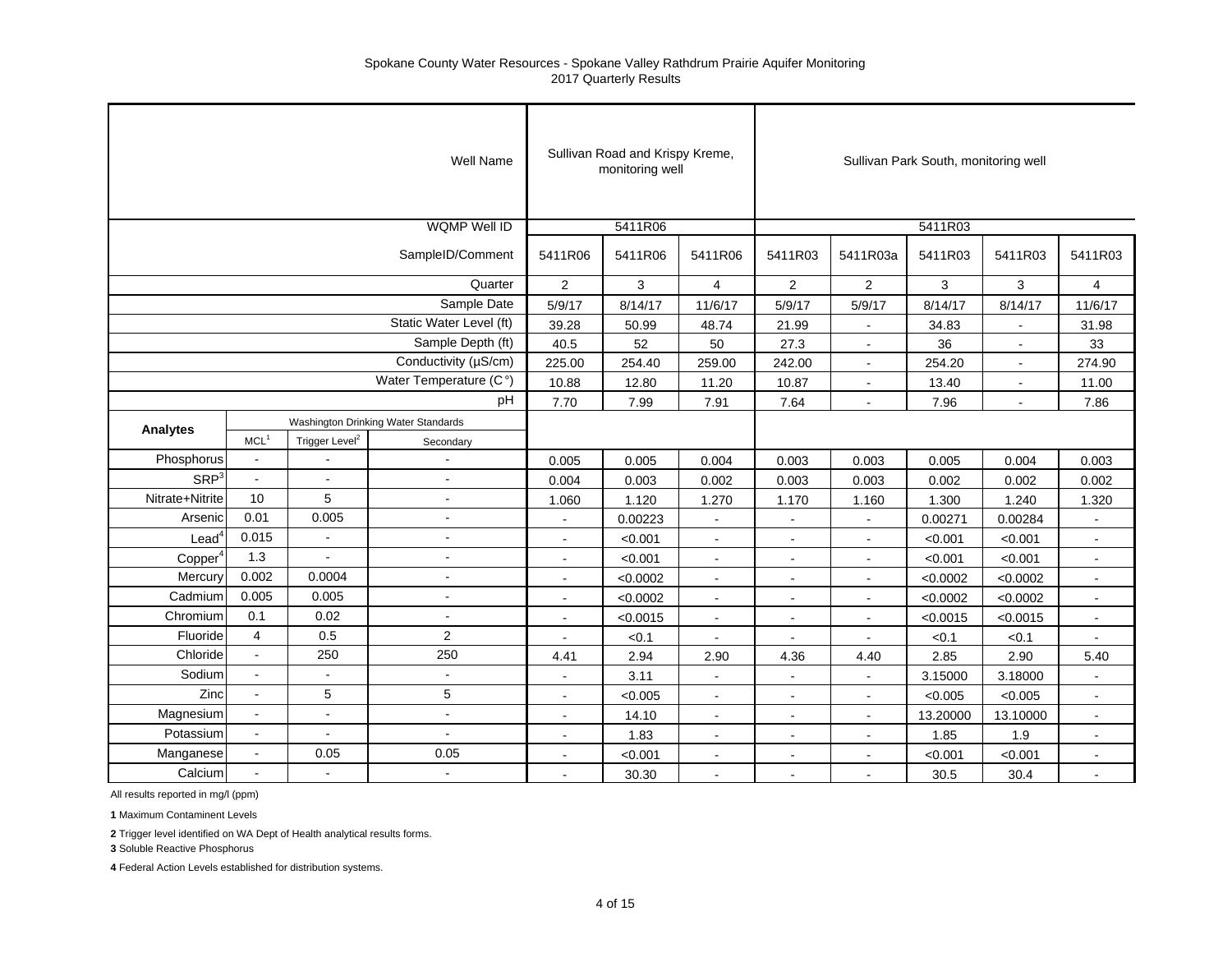|                          |                                                 |                            | <b>Well Name</b>        | <b>Barker Road Centennial</b><br>Trail South, monitoring | well     |                |                | Trent & Barker Road, monitoring well |                |                | Barker Road north of<br>river, monitoring well |                | <b>Barker Road Centennial</b><br>Trail North, monitoring<br>well |
|--------------------------|-------------------------------------------------|----------------------------|-------------------------|----------------------------------------------------------|----------|----------------|----------------|--------------------------------------|----------------|----------------|------------------------------------------------|----------------|------------------------------------------------------------------|
|                          |                                                 |                            | <b>WQMP Well ID</b>     |                                                          | 5508M02  |                |                | 5505D01                              |                | 5507H01        |                                                | 5508M01        |                                                                  |
|                          |                                                 |                            | SampleID/Comment        | 5508M02                                                  | 5508M02  | 5505D01        | 5505D01        | 5505D01                              | 5505D01        | 5507H01        | 5507H01                                        | 5508M01        | 5508M01                                                          |
|                          |                                                 |                            | Quarter                 | $\overline{2}$                                           | 3        | $\mathbf{1}$   | $\overline{2}$ | 3                                    | $\overline{4}$ | $\overline{2}$ | 3                                              | 2              | 3                                                                |
|                          |                                                 |                            | Sample Date             | 5/10/17                                                  | 8/16/17  | 2/7/17         | 5/10/17        | 8/16/17                              | 11/6/17        | 5/10/17        | 8/16/17                                        | 5/10/17        | 8/16/17                                                          |
|                          |                                                 |                            | Static Water Level (ft) | 56.34                                                    | 66.87    | 93.40          | 81.37          | 91.42                                | 90.38          | 36.76          | 47.42                                          | 55.55          | 66.02                                                            |
|                          |                                                 |                            | Sample Depth (ft)       | 63.5                                                     | 68       | 94.5           | 87             | 92.5                                 | 91.5           | 39.5           | 48.5                                           | 64             | 67                                                               |
|                          |                                                 |                            | Conductivity (µS/cm)    | 53.00                                                    | 60.6     | 365.00         | 313.00         | 307.90                               | 345.70         | 49.00          | 60.80                                          | 47.00          | 59.60                                                            |
|                          |                                                 |                            | Water Temperature (C°)  | 7.15                                                     | 20.10    | 10.63          | 11.81          | 12.10                                | 10.10          | 9.19           | 24.80                                          | 7.26           | 23.20                                                            |
|                          |                                                 |                            | pH                      | 6.78                                                     | 6.66     | 7.07           | 7.58           | 7.83                                 | 7.75           | 6.97           | 6.70                                           | 6.71           | 6.66                                                             |
|                          | Washington Drinking Water Standards<br>Analytes |                            |                         |                                                          |          |                |                |                                      |                |                |                                                |                |                                                                  |
|                          | MCL <sup>1</sup>                                | Trigger Level <sup>2</sup> | Secondary               |                                                          |          |                |                |                                      |                |                |                                                |                |                                                                  |
| Phosphorus               | $\omega$                                        |                            | $\blacksquare$          | $\sim$                                                   | 0.011    | 0.009          | 0.011          | 0.010                                | 0.010          | $\sim$         | 0.018                                          | $\sim$         | 0.012                                                            |
| SRP <sup>3</sup>         | $\bullet$                                       | $\mathbf{r}$               | $\sim$                  |                                                          | 0.009    | 0.008          | 0.009          | 0.010                                | 0.005          |                | 0.017                                          | $\blacksquare$ | 0.010                                                            |
| Nitrate+Nitrite          | 10                                              | 5                          |                         |                                                          | 0.342    | 3.420          | 2.300          | 2.320                                | 2.790          |                | 0.302                                          |                | 0.302                                                            |
| Arsenic                  | 0.01                                            | 0.005                      | $\sim$                  | < 0.001                                                  | < 0.001  | $\sim$         | $\sim$         | 0.00493                              | $\sim$         | 0.002          | < 0.001                                        | < 0.001        | < 0.001                                                          |
| $\text{Lead}^{\text{c}}$ | 0.015                                           |                            | $\sim$                  | < 0.001                                                  | < 0.001  | $\blacksquare$ |                | < 0.001                              |                | 0.00239        | < 0.001                                        | < 0.001        | < 0.001                                                          |
| Copper                   | 1.3                                             |                            | $\overline{a}$          | < 0.001                                                  | < 0.001  | $\sim$         |                | < 0.001                              |                | 0.00387        | < 0.001                                        | < 0.001        | < 0.001                                                          |
| Mercury                  | 0.002                                           | 0.0004                     | $\sim$                  | < 0.0002                                                 | < 0.0002 | $\sim$         | $\sim$         | < 0.0002                             | $\sim$         | < 0.0002       | < 0.0002                                       | < 0.0002       | < 0.0002                                                         |
| Cadmium                  | 0.005                                           | 0.005                      | $\sim$                  | < 0.0002                                                 | < 0.0002 | $\sim$         | $\sim$         | < 0.0002                             | $\sim$         | < 0.0002       | < 0.0002                                       | < 0.0002       | 0.00021                                                          |
| Chromium                 | 0.1                                             | 0.02                       | $\overline{a}$          |                                                          | < 0.0015 | $\sim$         | $\sim$         | < 0.0015                             |                |                | < 0.0015                                       |                | < 0.0015                                                         |
| Fluoride                 | $\overline{4}$                                  | 0.5                        | $\overline{2}$          | $\sim$                                                   | < 0.1    | $\sim$         | $\sim$         | < 0.1                                | $\sim$         |                | < 0.1                                          | $\sim$         | < 0.1                                                            |
| Chloride                 | $\sim$                                          | 250                        | 250                     |                                                          | 1.65     | 6.41           | 7.56           | 5.75                                 | 6.24           |                | 1.94                                           |                | 1.72                                                             |
| Sodium                   |                                                 |                            |                         |                                                          | 2.58     |                |                | 6.32                                 | $\blacksquare$ |                | 2.67                                           |                | 2.67                                                             |
| Zinc                     | $\blacksquare$                                  | 5                          | $5\phantom{.0}$         | < 0.005                                                  | 0.00840  | $\sim$         | $\sim$         | < 0.005                              | $\sim$         | 0.01200        | 0.01220                                        | 0.02160        | 0.02060                                                          |
| Magnesium                | $\mathbf{r}$                                    | $\sim$                     | $\mathbf{r}$            |                                                          | 1.80     | $\blacksquare$ | $\sim$         | 12.20                                | $\blacksquare$ |                | 1.87                                           |                | 1.86                                                             |
| Potassium                | $\mathbf{r}$                                    |                            | $\overline{a}$          |                                                          | 0.96     |                |                | 2.30                                 |                |                | 1.06                                           |                | 1.04                                                             |
| Manganese                | $\mathbf{r}$                                    | 0.05                       | 0.05                    |                                                          | < 0.001  | $\blacksquare$ | $\sim$         | < 0.001                              | $\sim$         |                | < 0.001                                        | $\blacksquare$ | < 0.001                                                          |
| Calcium                  |                                                 | $\sim$                     | $\sim$                  |                                                          | 6.54     | $\sim$         |                | 41.50                                | $\sim$         |                | 6.38                                           |                | 6.56                                                             |

All results reported in mg/l (ppm)

**1** Maximum Contaminent Levels

**2** Trigger level identified on WA Dept of Health analytical results forms.

**3** Soluble Reactive Phosphorus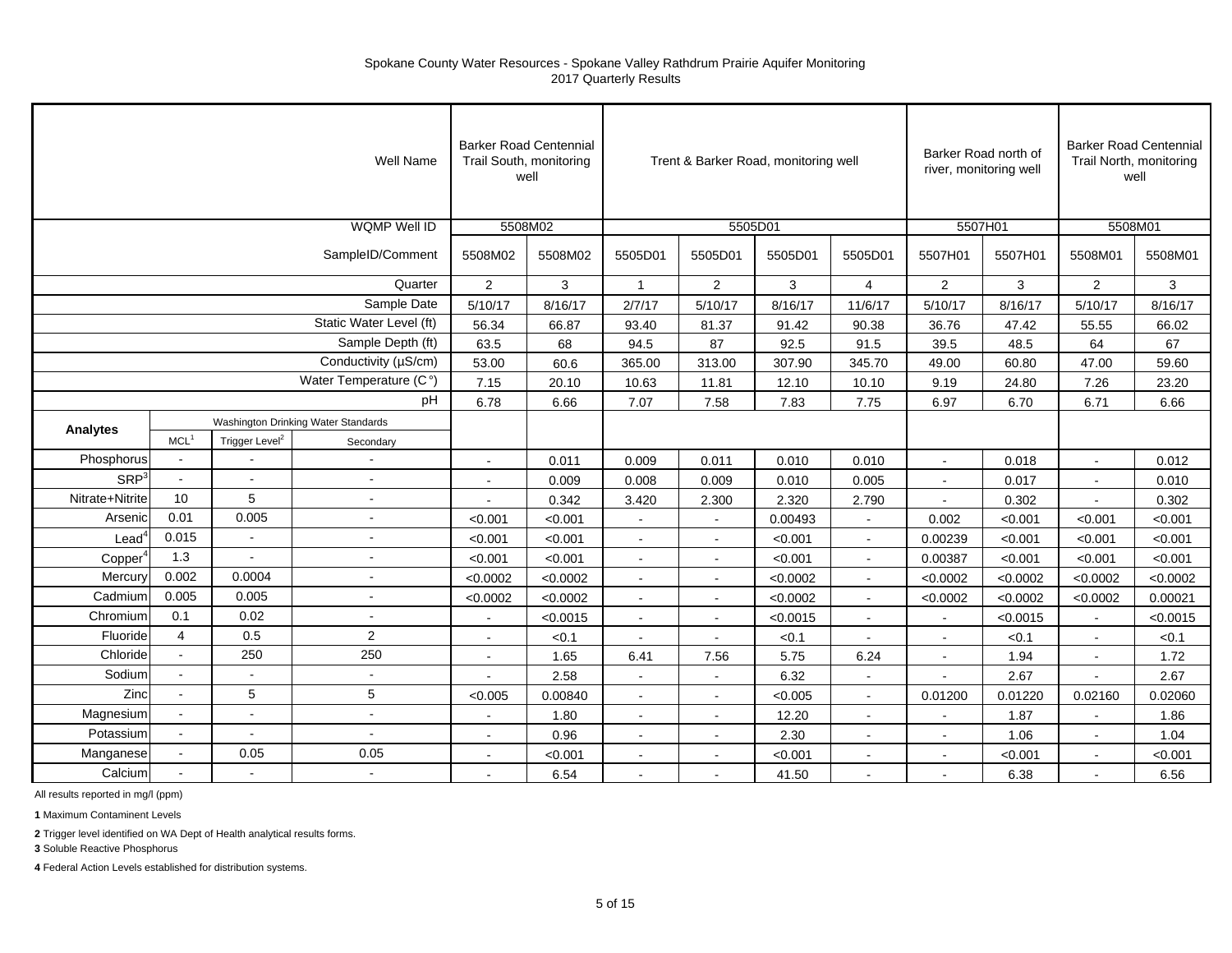|                     |                  |                            | Well Name                           | I.E. COLD<br><b>STORAGE</b> | Holy Cross,<br>Rhoades &<br>Washington<br>monitoring<br>well | Franklin<br>Park, City<br>monitoring<br>well |                          |                |                |                | Euclid & Barker monitoring well at CID5 |                          |                |
|---------------------|------------------|----------------------------|-------------------------------------|-----------------------------|--------------------------------------------------------------|----------------------------------------------|--------------------------|----------------|----------------|----------------|-----------------------------------------|--------------------------|----------------|
|                     |                  |                            | <b>WQMP Well ID</b>                 | 5213B01                     | 6330J01                                                      | 6331J01                                      |                          |                |                | 5507A04        |                                         |                          |                |
|                     |                  |                            | SampleID/Comment                    | 5213B01                     | 6330J01                                                      | 6331J01                                      | 5507A04                  | 5507A04a       | 5507A04        | 5507A04a       | 5507A04/<br>pump running                | 5507A04                  | 5507A04a       |
|                     |                  |                            | Quarter                             | 3                           | 3                                                            | 3                                            | $\mathbf{1}$             | $\mathbf{1}$   | $\overline{2}$ | $\overline{2}$ | 3                                       | $\overline{4}$           | $\overline{4}$ |
|                     |                  |                            | Sample Date                         | 7/25/17                     | 8/17/17                                                      | 8/17/17                                      | 2/7/17                   | 2/7/17         | 5/10/17        | 5/10/17        | 8/16/17                                 | 11/7/17                  | 11/7/17        |
|                     |                  |                            | Static Water Level (ft)             | $\mathcal{L}_{\mathcal{A}}$ | 210.53                                                       | 206.62                                       | 70.53                    | $\blacksquare$ | 58.45          | $\blacksquare$ | 68.92                                   | 38.01                    | $\sim$         |
|                     |                  |                            | Sample Depth (ft)                   | $\sim$                      | 212                                                          | 208.5                                        | 75                       | $\sim$         | 69.5           |                | 70                                      | 41                       | $\blacksquare$ |
|                     |                  |                            | Conductivity (µS/cm)                | 322.00                      | 249.00                                                       | 237.10                                       | 346.00                   | $\mathbf{r}$   | 338.00         |                | 349.70                                  | 209.60                   | $\mathbf{r}$   |
|                     |                  |                            | Water Temperature (C°)              | 13.00                       | 13.60                                                        | 14.10                                        | 9.73                     | $\blacksquare$ | 10.90          |                | 11.50                                   | 13.10                    | $\sim$         |
|                     |                  |                            | pH                                  | 7.82                        | 8.00                                                         | 8.10                                         | 7.16                     | $\sim$         | $\blacksquare$ |                | 7.68                                    | 8.03                     | $\sim$         |
|                     |                  |                            | Washington Drinking Water Standards |                             |                                                              |                                              |                          |                |                |                |                                         |                          |                |
| <b>Analytes</b>     | MCL <sup>1</sup> | Trigger Level <sup>2</sup> | Secondary                           |                             |                                                              |                                              |                          |                |                |                |                                         |                          |                |
| Phosphorus          | $\blacksquare$   |                            |                                     | 0.007                       | 0.004                                                        | 0.005                                        | 0.002                    | 0.002          | 0.003          | 0.004          | 0.003                                   | 0.004                    | 0.004          |
| SRP <sup>3</sup>    | $\sim$           | $\sim$                     | $\sim$                              | 0.007                       | 0.003                                                        | 0.003                                        | 0.001                    | < 0.001        | 0.001          | 0.001          | 0.003                                   | 0.002                    | 0.002          |
| Nitrate+Nitrite     | 10               | 5                          | $\overline{a}$                      | 2.030                       | 1.090                                                        | 0.980                                        | 1.620                    | 1.670          | 2.220          | 2.120          | 1.780                                   | 0.950                    | 0.974          |
| Arsenic             | 0.01             | 0.005                      | $\sim$                              | 0.00247                     | 0.00341                                                      | 0.00397                                      | $\sim$                   | $\sim$         | 0.00181        | 0.00187        | 0.002                                   | $\sim$                   | $\sim$         |
| Lead                | 0.015            | $\sim$                     | $\sim$                              | < 0.001                     | < 0.001                                                      | < 0.001                                      | $\tilde{\phantom{a}}$    | $\blacksquare$ | < 0.001        | < 0.001        | < 0.001                                 | $\tilde{\phantom{a}}$    | $\sim$         |
| Copper <sup>4</sup> | 1.3              |                            |                                     | 0.00199                     | < 0.001                                                      | < 0.001                                      | $\sim$                   | $\blacksquare$ | < 0.001        | < 0.001        | < 0.001                                 | $\sim$                   | $\sim$         |
| Mercury             | 0.002            | 0.0004                     |                                     | < 0.0002                    | < 0.0002                                                     | < 0.0002                                     | $\sim$                   | $\sim$         | < 0.0002       | < 0.0002       | < 0.0002                                | $\sim$                   | $\blacksquare$ |
| Cadmium             | 0.005            | 0.005                      | $\sim$                              | < 0.0002                    | < 0.0002                                                     | < 0.0002                                     | $\sim$                   | $\sim$         | < 0.0002       | < 0.0002       | < 0.0002                                | $\sim$                   | $\blacksquare$ |
| Chromium            | 0.1              | 0.02                       | $\sim$                              | < 0.0015                    | < 0.0015                                                     | < 0.0015                                     | $\sim$                   | $\blacksquare$ | $\mathbf{r}$   |                | < 0.0015                                | $\sim$                   | $\sim$         |
| Fluoride            | $\overline{4}$   | 0.5                        | $\overline{2}$                      | < 0.1                       | < 0.1                                                        | < 0.1                                        |                          |                |                |                | < 0.1                                   | $\sim$                   | $\sim$         |
| Chloride            | $\bullet$        | 250                        | 250                                 | 32.70                       | 4.23                                                         | 4.72                                         | 2.48                     | 2.49           | 3.30           | 3.25           | 2.77                                    | 4.75                     | 4.85           |
| Sodium              | $\sim$           | $\blacksquare$             | $\sim$                              | 10.80                       | 3.34                                                         | 3.15                                         | $\tilde{\phantom{a}}$    |                | $\sim$         |                | 3.46                                    | $\tilde{\phantom{a}}$    | $\blacksquare$ |
| Zinc                |                  | 5                          | 5                                   | < 0.005                     | < 0.005                                                      | < 0.005                                      | $\overline{\phantom{a}}$ | $\blacksquare$ | < 0.005        | < 0.005        | < 0.005                                 | $\overline{\phantom{a}}$ | $\blacksquare$ |
| Magnesium           | $\blacksquare$   | $\blacksquare$             | $\sim$                              | 12.90                       | 14.50                                                        | 13.00                                        | $\sim$                   | $\blacksquare$ | $\blacksquare$ | $\blacksquare$ | 19.80                                   | $\bullet$                | $\blacksquare$ |
| Potassium           | $\sim$           | $\blacksquare$             | $\omega$                            | 2.70                        | 1.88                                                         | 1.78                                         | $\sim$                   | $\blacksquare$ | $\blacksquare$ |                | 2.28                                    | $\sim$                   | $\blacksquare$ |
| Manganese           | $\sim$           | 0.05                       | 0.05                                | < 0.001                     | < 0.001                                                      | < 0.001                                      | $\sim$                   | $\blacksquare$ |                |                | < 0.001                                 | $\tilde{\phantom{a}}$    | $\blacksquare$ |
| Calcium             |                  |                            | $\omega$                            | 38.30                       | 26.70                                                        | 27.00                                        | ä,                       | $\sim$         | $\mathbf{r}$   |                | 44.80                                   | $\sim$                   | $\sim$         |

All results reported in mg/l (ppm)

**1** Maximum Contaminent Levels

**2** Trigger level identified on WA Dept of Health analytical results forms.

**3** Soluble Reactive Phosphorus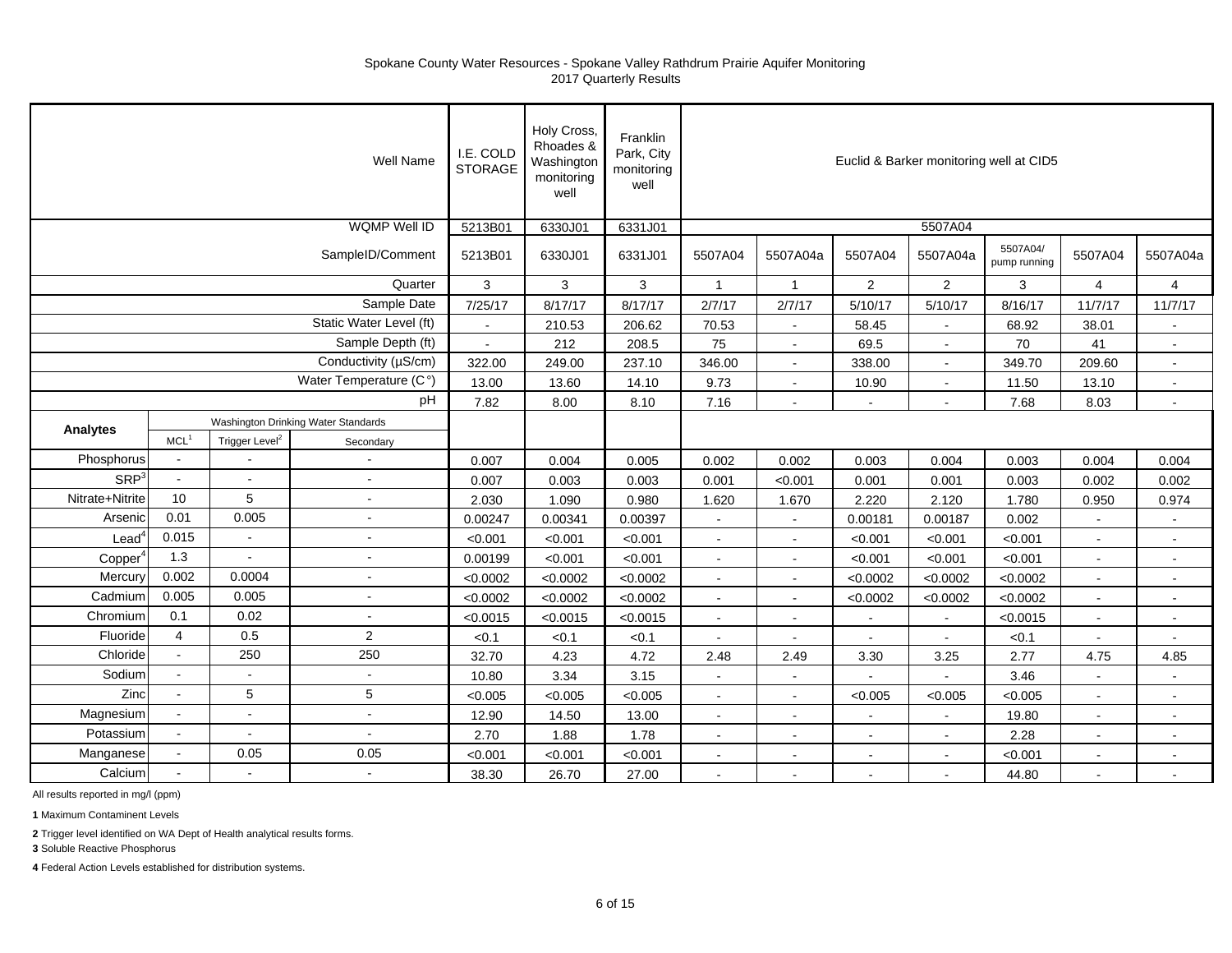|                                    |                  |                            | Well Name                           |                | Mission & Barker<br>monitoring well at CID 4 |                | East Valley High School monitoring<br>well |                | CITY of<br><b>SPOKANE</b><br>Nevada |                |          | Fire Station Houston & Regal, No. Spokane WD |                |
|------------------------------------|------------------|----------------------------|-------------------------------------|----------------|----------------------------------------------|----------------|--------------------------------------------|----------------|-------------------------------------|----------------|----------|----------------------------------------------|----------------|
|                                    |                  |                            | WQMP Well ID                        |                | 5517D05                                      |                | 6436N01                                    |                | 5308A02                             |                | 6327N04  |                                              |                |
|                                    |                  |                            | SampleID/Comment                    | 5517D05        | 5517D05                                      | 6436N01        | 6436N01                                    | 6436N01        | 5308A02<br>#1                       | 6327N04        | 6327N04  | 6327N04a                                     | 6327N04        |
|                                    |                  |                            | Quarter                             | $\overline{2}$ | 3                                            | $\overline{2}$ | 3                                          | $\overline{4}$ | 3                                   | $\overline{2}$ | 3        | 3                                            | $\overline{4}$ |
|                                    |                  |                            | Sample Date                         | 5/10/17        | 8/16/17                                      | 5/9/17         | 8/14/17                                    | 11/6/17        | 7/25/17                             | 5/11/17        | 8/17/17  | 8/17/17                                      | 11/7/17        |
|                                    |                  |                            | Static Water Level (ft)             | 72.94          | 83.50                                        | 104.55         | 115.84                                     | 113.96         |                                     | 181.68         | 187.74   |                                              | 188.50         |
|                                    |                  |                            | Sample Depth (ft)                   | 85             | 84.5                                         | 105.5          | 117                                        | 115            | $\sim$                              | 186            | 189      | $\sim$                                       | 190            |
|                                    |                  |                            | Conductivity (µS/cm)                | 98.00          | 91.10                                        | 442.00         | 557.60                                     | 591.80         | 203.00                              | 350.00         | 415.00   | $\sim$                                       | 380.5          |
|                                    |                  |                            | Water Temperature (C°)              | 14.55          | 14.00                                        | 13.03          | 13.60                                      | 12.80          | 12.10                               | 14.44          | 13.70    | $\overline{a}$                               | 12.5           |
|                                    |                  |                            | pH                                  | $\sim$         | 7.36                                         | 7.28           | 7.42                                       | 7.31           | 8.11                                | 7.62           | 7.75     | $\overline{a}$                               | 7.76           |
| Analytes                           |                  |                            | Washington Drinking Water Standards |                |                                              |                |                                            |                |                                     |                |          |                                              |                |
|                                    | MCL <sup>1</sup> | Trigger Level <sup>2</sup> | Secondary                           |                |                                              |                |                                            |                |                                     |                |          |                                              |                |
| Phosphorus                         |                  |                            | ÷,                                  |                | 0.004                                        | 0.031          | 0.044                                      | 0.035          | 0.003                               | 0.002          | 0.003    | 0.003                                        | 0.004          |
| SRP <sup>3</sup>                   | $\omega$         |                            | $\sim$                              | $\sim$         | 0.001                                        | 0.027          | 0.044                                      | 0.026          | 0.002                               | 0.002          | 0.002    | 0.002                                        | 0.001          |
| Nitrate+Nitrite                    | 10               | 5                          | $\sim$                              | $\sim$         | 0.352                                        | 4.950          | 4.490                                      | 3.800          | 1.030                               | 2.270          | 3.880    | 3.730                                        | 2.340          |
| Arsenic                            | 0.01             | 0.005                      | $\sim$                              | 0.001          | 0.00101                                      | $\sim$         | 0.00217                                    | $\sim$         | 0.00236                             |                | 0.00162  | 0.00163                                      |                |
| Lead                               | 0.015            | $\sim$                     | $\mathbf{r}$                        | < 0.001        | < 0.001                                      | $\sim$         | < 0.001                                    | $\blacksquare$ | < 0.001                             |                | < 0.001  | < 0.001                                      | $\mathbf{u}$   |
| Copper <sup>®</sup>                | 1.3              | $\overline{a}$             |                                     | < 0.001        | < 0.001                                      | $\sim$         | < 0.001                                    | $\blacksquare$ | 0.01210                             |                | < 0.001  | < 0.001                                      | $\sim$         |
| Mercury                            | 0.002            | 0.0004                     | $\blacksquare$                      | < 0.0002       | < 0.0002                                     | $\sim$         | < 0.0002                                   | $\blacksquare$ | < 0.0002                            | $\sim$         | < 0.0002 | < 0.0002                                     | $\sim$         |
| Cadmium                            | 0.005            | 0.005                      | $\blacksquare$                      | < 0.0002       | < 0.0002                                     | $\blacksquare$ | < 0.0002                                   | $\blacksquare$ | < 0.0002                            |                | < 0.0002 | < 0.0002                                     | $\sim$         |
| Chromium                           | 0.1              | 0.02                       | $\sim$                              |                | < 0.0015                                     | $\sim$         | < 0.0015                                   | $\sim$         | < 0.0015                            |                | < 0.0015 | < 0.0015                                     |                |
| Fluoride                           | $\overline{4}$   | 0.5                        | $\overline{2}$                      |                | < 0.1                                        |                | < 0.1                                      |                | < 0.1                               |                | < 0.1    | < 0.1                                        |                |
| Chloride                           |                  | 250                        | 250                                 |                | 1.88                                         | 14.00          | 10.80                                      | 12.00          | 5.10                                | 12.70          | 13.20    | 12.60                                        | 13.10          |
| Sodium                             |                  |                            | $\blacksquare$                      | $\sim$         | 2.10                                         | $\blacksquare$ | 11.50                                      | $\blacksquare$ | 2.92                                | $\sim$         | 10.40    | 10.80                                        | $\sim$         |
| Zinc                               | $\sim$           | 5                          | $\sqrt{5}$                          | < 0.005        | < 0.005                                      | $\sim$         | < 0.005                                    | $\sim$         | < 0.005                             | $\sim$         | < 0.005  | < 0.005                                      | $\sim$         |
| Magnesium                          | $\blacksquare$   | $\sim$                     | $\sim$                              |                | 3.65                                         | $\sim$         | 28.90                                      | $\mathbf{u}$   | 9.48                                |                | 25.80    | 26.30                                        | $\sim$         |
| Potassium                          | $\omega$         | $\sim$                     | $\sim$                              | $\sim$         | 1.02                                         | $\sim$         | 3.94                                       | $\sim$         | 1.56                                |                | 3.84     | 3.95                                         | $\sim$         |
| Manganese                          | $\sim$           | 0.05                       | 0.05                                | $\sim$         | < 0.001                                      | $\sim$         | < 0.001                                    | $\blacksquare$ | < 0.001                             |                | < 0.001  | < 0.001                                      | $\sim$         |
| Calcium                            |                  |                            | $\sim$                              |                | 10.80                                        |                | 69.00                                      | $\overline{a}$ | 25.40                               |                | 37.80    | 38.30                                        |                |
| All results reported in mg/l (ppm) |                  |                            |                                     |                |                                              |                |                                            |                |                                     |                |          |                                              |                |

**1** Maximum Contaminent Levels

**2** Trigger level identified on WA Dept of Health analytical results forms.

**3** Soluble Reactive Phosphorus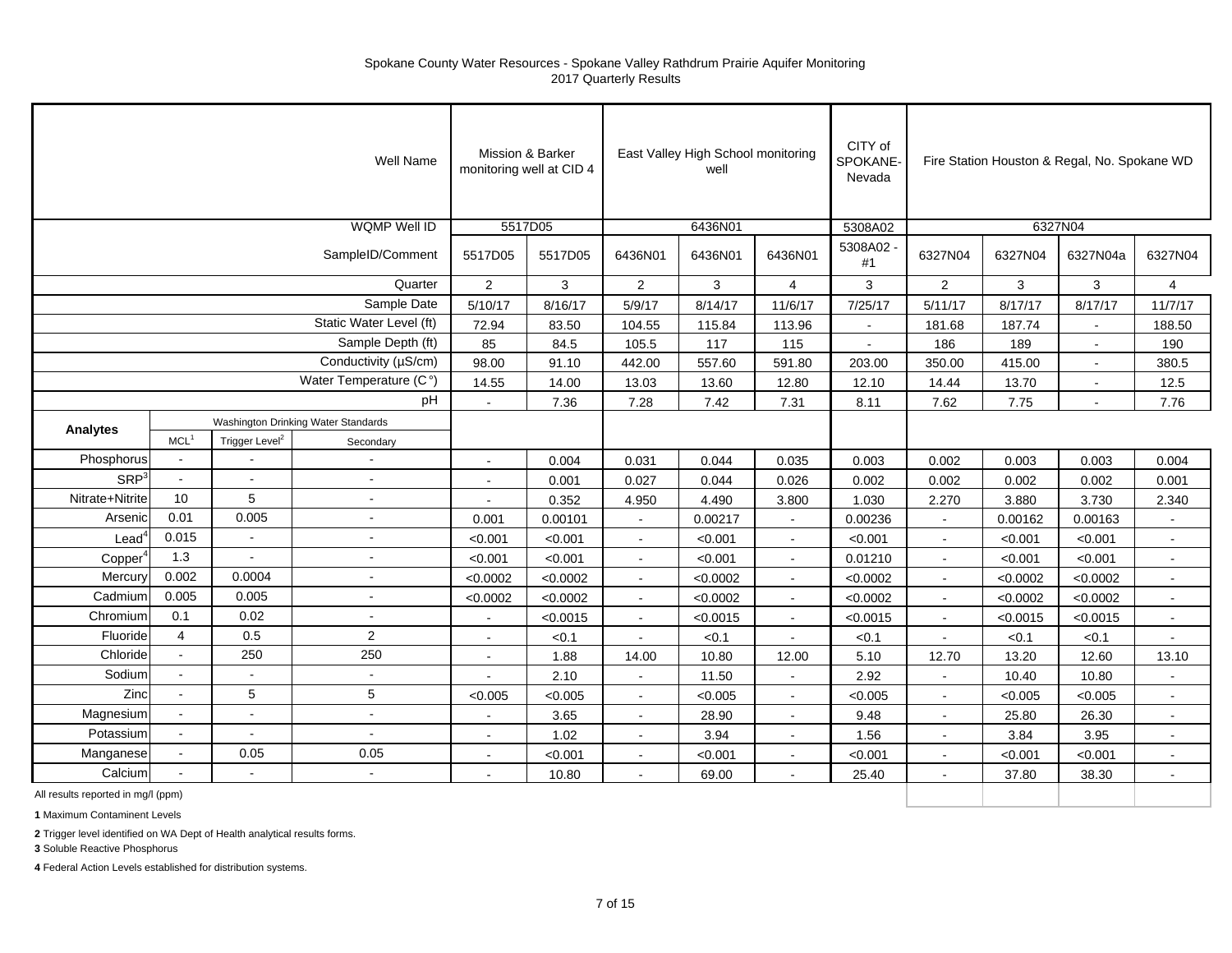|                     |                  |                            | Well Name                           |                | E. SPKN WD, Site 1 |              |                |                | Idaho Road 300 ft south of pipeline,<br>monitoring well |                |
|---------------------|------------------|----------------------------|-------------------------------------|----------------|--------------------|--------------|----------------|----------------|---------------------------------------------------------|----------------|
|                     |                  |                            | <b>WQMP Well ID</b>                 |                | 5324G01            |              |                |                | 6525R01                                                 |                |
|                     |                  |                            | SampleID/Comment                    | 5324G01        | 5324G01            | 5324G01      | 5324G01        | 6525R01        | 6525R01                                                 | 6525R01        |
|                     |                  |                            | Quarter                             | $\mathbf{1}$   | $\overline{2}$     | 3            | $\overline{4}$ | $\overline{2}$ | 3                                                       | $\overline{4}$ |
|                     |                  |                            | Sample Date                         | 1/24/17        | 5/11/17            | 7/25/17      | 10/24/17       | 5/9/17         | 8/16/17                                                 | 11/6/17        |
|                     |                  |                            | Static Water Level (ft)             | $\overline{a}$ | $\sim$             | $\sim$       |                | 91.21          | 98.71                                                   | 98.99          |
|                     |                  |                            | Sample Depth (ft)                   | $\sim$         | $\blacksquare$     | $\mathbf{u}$ | $\blacksquare$ | 97             | 100                                                     | 100            |
|                     |                  |                            | Conductivity (µS/cm)                | 447            | 432.00             | 451.00       | 437.10         | 296.00         | 309.70                                                  | 318.00         |
|                     |                  |                            | Water Temperature (C°)              | 10.31          | 11.29              | 11.70        | 11.30          | 11.21          | 11.70                                                   | 10.20          |
|                     |                  |                            | pH                                  | 7.08           | 7.63               | 7.60         | 7.59           | 7.62           | 7.88                                                    | 7.76           |
| Analytes            |                  |                            | Washington Drinking Water Standards |                |                    |              |                |                |                                                         |                |
|                     | MCL <sup>1</sup> | Trigger Level <sup>2</sup> | Secondary                           |                |                    |              |                |                |                                                         |                |
| Phosphorus          | $\blacksquare$   |                            | $\blacksquare$                      | 0.017          | 0.012              | 0.019        | 0.020          | 0.003          | 0.002                                                   | 0.004          |
| SRP <sup>3</sup>    | $\blacksquare$   | $\blacksquare$             | $\sim$                              | 0.017          | 0.001              | 0.018        | 0.017          | 0.002          | 0.001                                                   | < 0.001        |
| Nitrate+Nitrite     | 10               | 5                          | $\sim$                              | 3.220          | 3.660              | 3.610        | 3.000          | 0.905          | 1.080                                                   | 1.070          |
| Arsenic             | 0.01             | 0.005                      | $\sim$                              | $\blacksquare$ | $\blacksquare$     | 0.00477      | $\sim$         | $\blacksquare$ | 0.00235                                                 |                |
| $\textsf{lead}^4$   | 0.015            | $\bullet$                  | $\blacksquare$                      | $\sim$         | $\sim$             | < 0.001      | $\overline{a}$ | L,             | < 0.001                                                 | ÷              |
| Copper <sup>4</sup> | 1.3              | $\overline{a}$             | $\sim$                              | $\sim$         | $\sim$             | 0.00146      |                | L,             | < 0.001                                                 |                |
| Mercury             | 0.002            | 0.0004                     | $\blacksquare$                      | $\blacksquare$ | $\blacksquare$     | < 0.0002     | $\blacksquare$ | $\blacksquare$ | < 0.0002                                                | $\blacksquare$ |
| Cadmium             | 0.005            | 0.005                      | $\blacksquare$                      | $\sim$         | $\blacksquare$     | < 0.0002     | $\blacksquare$ | $\blacksquare$ | < 0.0002                                                | $\blacksquare$ |
| Chromium            | 0.1              | 0.02                       | $\blacksquare$                      | $\mathbf{r}$   | $\blacksquare$     | < 0.0015     | ä,             | $\overline{a}$ | < 0.0015                                                |                |
| Fluoride            | $\overline{4}$   | 0.5                        | $\overline{2}$                      |                |                    | < 0.1        |                |                | < 0.1                                                   |                |
| Chloride            | $\Box$           | 250                        | 250                                 | 16.10          | 20.70              | 20.10        | 15.90          | 2.07           | 1.92                                                    | 2.05           |
| Sodium              | $\overline{a}$   | $\mathbf{u}$               | $\sim$                              |                |                    | 10.30        |                |                | 3.02                                                    |                |
| Zinc                | $\overline{a}$   | 5                          | 5                                   |                | $\blacksquare$     | 0.01060      | $\blacksquare$ | $\blacksquare$ | < 0.005                                                 | $\blacksquare$ |
| Magnesium           | $\blacksquare$   | $\blacksquare$             | $\sim$                              | $\blacksquare$ | $\blacksquare$     | 20.00        | $\sim$         | $\sim$         | 18.40                                                   | $\sim$         |
| Potassium           | $\blacksquare$   | $\blacksquare$             | $\blacksquare$                      | $\blacksquare$ | $\blacksquare$     | 3.45         | $\blacksquare$ | $\blacksquare$ | 2.16                                                    | $\blacksquare$ |
| Manganese           | $\Box$           | 0.05                       | 0.05                                |                |                    | < 0.001      |                |                | < 0.001                                                 |                |
| Calcium             | $\blacksquare$   | $\mathbf{r}$               | $\mathbf{r}$                        | $\mathbf{r}$   | $\sim$             | 59.00        | $\sim$         | $\blacksquare$ | 35.40                                                   | $\blacksquare$ |

All results reported in mg/l (ppm)

**1** Maximum Contaminent Levels

**2** Trigger level identified on WA Dept of Health analytical results forms.

**3** Soluble Reactive Phosphorus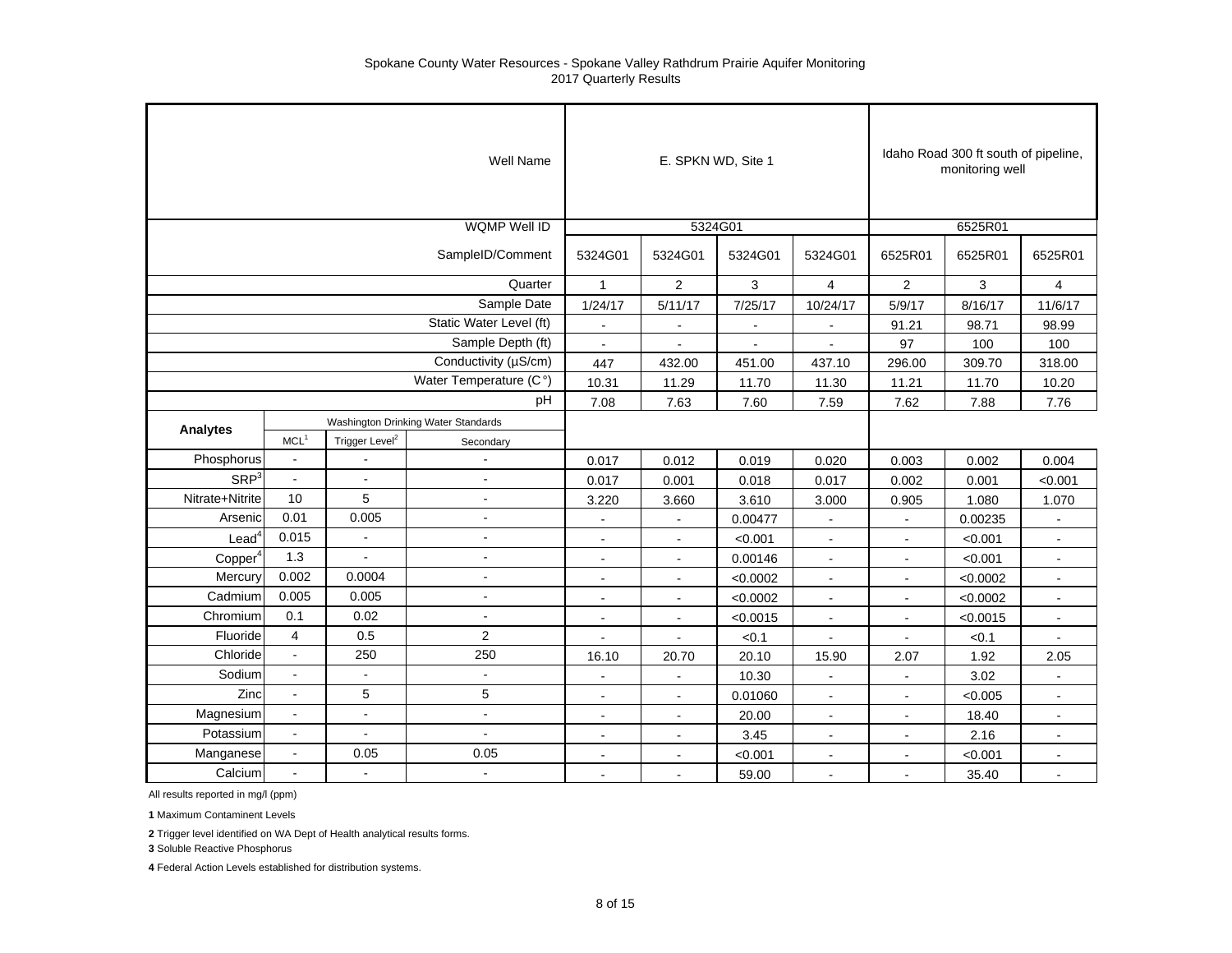|                          |                                     |                            | Well Name               |                |              | Idaho Road 1000 ft south of Trent, monitoring well |                |                | Idaho Road - East Farms monitoring<br>well at CID11 |                |                | ORCHARD AVE IRRIG DIST, Site 1 |                |
|--------------------------|-------------------------------------|----------------------------|-------------------------|----------------|--------------|----------------------------------------------------|----------------|----------------|-----------------------------------------------------|----------------|----------------|--------------------------------|----------------|
|                          |                                     |                            | <b>WQMP Well ID</b>     |                | 6524R01      |                                                    |                |                | 6631M07                                             |                |                | 5312H01                        |                |
|                          |                                     |                            | SampleID/Comment        | 6524R01        | 6524R01      | 6524R01a                                           | 6524R01        | 6631M07        | 6631M07                                             | 6631M07        | 5312H01        | 5312H01                        | 5312H01        |
|                          |                                     |                            | Quarter                 | $\overline{2}$ | $\mathbf{3}$ | $\mathbf{3}$                                       | $\overline{4}$ | $\overline{2}$ | 3                                                   | $\overline{4}$ | $\overline{2}$ | 3                              | $\overline{4}$ |
|                          |                                     |                            | Sample Date             | 5/9/17         | 8/16/17      | 8/16/17                                            | 11/6/17        | 5/9/17         | 8/16/17                                             | 11/6/17        | 5/10/17        | 7/25/17                        | 10/24/17       |
|                          |                                     |                            | Static Water Level (ft) | 112.94         | 120.32       | $\blacksquare$                                     | 120.73         | 102.18         | 109.91                                              | 110.07         | $\blacksquare$ | $\blacksquare$                 |                |
|                          |                                     |                            | Sample Depth (ft)       | 119.5          | 121.5        | $\sim$                                             | 122.00         | 112            | 111                                                 | 111            | $\sim$         | $\blacksquare$                 | $\sim$         |
|                          |                                     |                            | Conductivity (µS/cm)    | 327.00         | 303.70       | $\blacksquare$                                     | 300.00         | 261.00         | 240.60                                              | 250.50         | 324.00         | 302.90                         | 281.50         |
|                          |                                     |                            | Water Temperature (C°)  | 11.59          | 11.50        | $\blacksquare$                                     | 10.40          | 15.33          | 15.40                                               | 15.40          | 10.47          | 10.60                          | 10.50          |
|                          |                                     |                            | pH                      | 7.55           | 7.81         | $\sim$                                             | 7.61           | 7.71           | 7.96                                                | 7.94           | 7.66           | 7.91                           | 7.85           |
|                          | Washington Drinking Water Standards |                            |                         |                |              |                                                    |                |                |                                                     |                |                |                                |                |
| <b>Analytes</b>          | MCL <sup>1</sup>                    | Trigger Level <sup>2</sup> | Secondary               |                |              |                                                    |                |                |                                                     |                |                |                                |                |
| Phosphorus               | $\sim$                              |                            | $\sim$                  | 0.010          | 0.005        | 0.005                                              | 0.005          | 0.004          | 0.005                                               | 0.004          | 0.018          | 0.014                          | 0.017          |
| SRP <sup>3</sup>         | $\sim$                              | $\mathbf{r}$               | $\sim$                  | 0.002          | 0.004        | 0.004                                              | 0.001          | 0.003          | 0.003                                               | 0.003          | 0.017          | 0.013                          | 0.013          |
| Nitrate+Nitrite          | 10                                  | 5                          | $\sim$                  | 2.880          | 1.720        | 1.680                                              | 1.860          | 1.420          | 1.160                                               | 1.290          | 2.710          | 2.320                          | 1.530          |
| Arsenic                  | 0.01                                | 0.005                      | $\sim$                  | $\sim$         | 0.00272      | 0.00294                                            | $\sim$         | $\sim$         | 0.00521                                             | $\sim$         | 0.00514        | 0.00500                        | $\sim$         |
| $\text{Lead}^{\text{c}}$ | 0.015                               | $\blacksquare$             | $\sim$                  |                | < 0.001      | < 0.001                                            | $\sim$         | $\blacksquare$ | < 0.001                                             |                | < 0.001        | < 0.001                        | $\sim$         |
| Copper                   | 1.3                                 |                            | $\tilde{\phantom{a}}$   |                | < 0.001      | < 0.001                                            |                | $\blacksquare$ | < 0.001                                             |                | < 0.001        | < 0.001                        | $\sim$         |
| Mercury                  | 0.002                               | 0.0004                     | $\sim$                  | $\sim$         | < 0.0002     | < 0.0002                                           | $\blacksquare$ | $\blacksquare$ | < 0.0002                                            | $\sim$         | < 0.0002       | < 0.0002                       | $\blacksquare$ |
| Cadmium                  | 0.005                               | 0.005                      | $\sim$                  | $\sim$         | < 0.0002     | < 0.0002                                           | $\sim$         | $\blacksquare$ | < 0.0002                                            |                | < 0.0002       | < 0.0002                       | $\sim$         |
| Chromium                 | 0.1                                 | 0.02                       | $\sim$                  | $\sim$         | < 0.0015     | < 0.0015                                           | $\sim$         | $\blacksquare$ | < 0.0015                                            |                | $\sim$         | < 0.0015                       | $\sim$         |
| Fluoride                 | $\overline{4}$                      | 0.5                        | $\overline{2}$          |                | < 0.1        | < 0.1                                              |                | $\sim$         | < 0.1                                               |                | $\sim$         | < 0.1                          | $\sim$         |
| Chloride                 | $\omega$                            | 250                        | 250                     | 4.49           | 2.90         | 2.95                                               | 3.82           | 4.47           | 4.11                                                | 4.56           | 7.61           | 6.54                           | 4.53           |
| Sodium                   | $\sim$                              |                            | $\sim$                  |                | 3.37         | 3.36                                               |                |                | 2.93                                                |                |                | 4.52                           |                |
| Zinc                     |                                     | 5                          | 5                       |                | < 0.005      | < 0.005                                            |                | $\sim$         | < 0.005                                             |                | 0.00850        | 0.01000                        | $\sim$         |
| Magnesium                | $\blacksquare$                      | $\blacksquare$             | $\sim$                  | $\sim$         | 16.50        | 16.60                                              | $\sim$         | $\sim$         | 12.80                                               | $\sim$         | $\sim$         | 14.40                          | $\sim$         |
| Potassium                | $\blacksquare$                      | $\blacksquare$             | $\sim$                  |                | 2.31         | 2.30                                               | $\sim$         | $\blacksquare$ | 2.15                                                |                | $\blacksquare$ | 2.26                           | $\sim$         |
| Manganese                | $\mathbf{u}$                        | 0.05                       | 0.05                    |                | < 0.001      | < 0.001                                            | $\sim$         | ٠              | < 0.001                                             |                |                | < 0.001                        | $\blacksquare$ |
| Calcium                  |                                     |                            | $\sim$                  |                | 37.50        | 37.60                                              |                | $\blacksquare$ | 28.90                                               |                | $\blacksquare$ | 39.80                          | $\sim$         |

All results reported in mg/l (ppm)

**1** Maximum Contaminent Levels

**2** Trigger level identified on WA Dept of Health analytical results forms.

**3** Soluble Reactive Phosphorus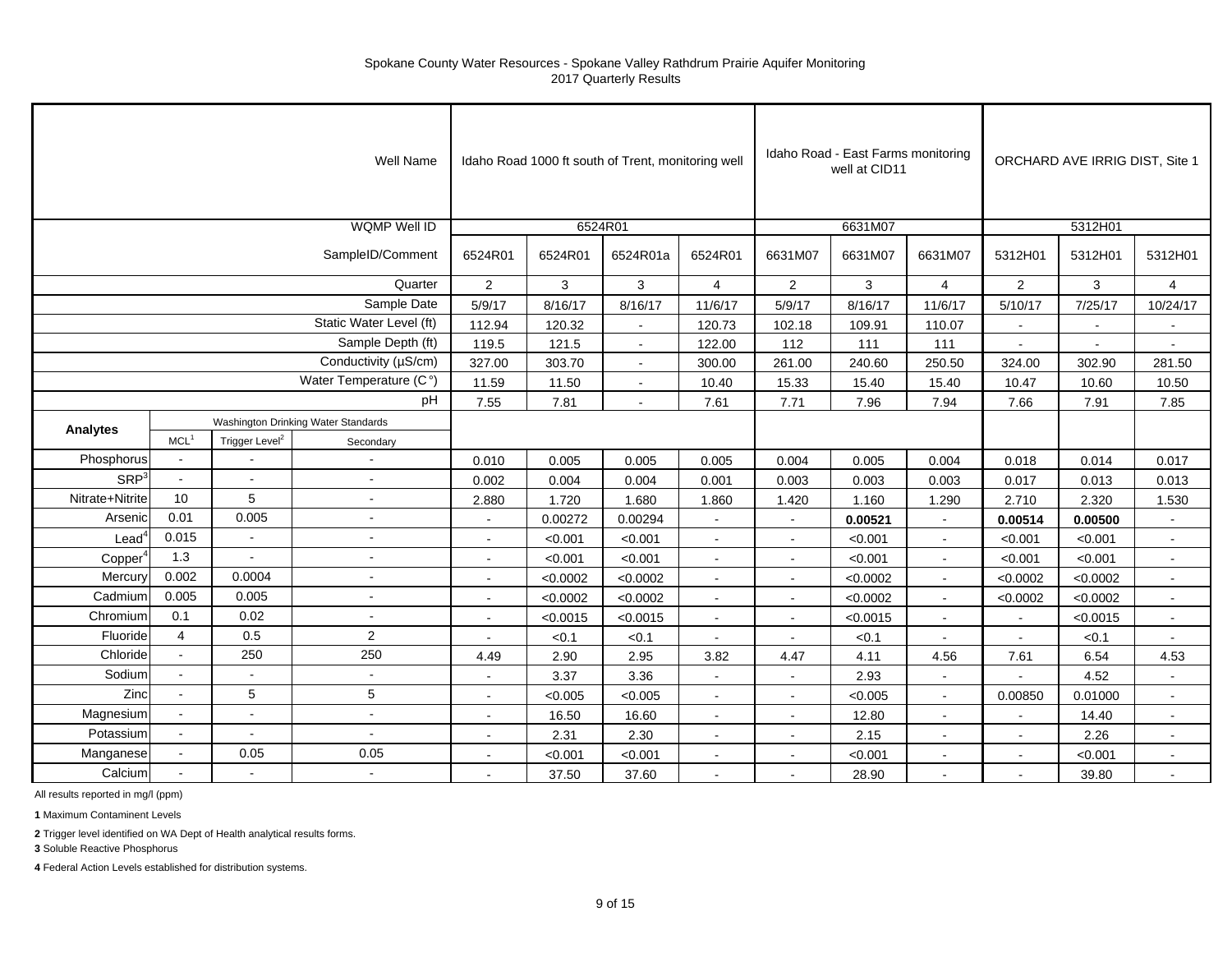|                     |                                     |                            | Well Name                   | <b>MODERN</b><br><b>ELECT</b><br>WATER,<br>Site 6 | <b>Mission</b><br>Well,<br><b>LIBERTY</b><br>LAKE<br><b>SEWER</b><br><b>DIST</b> |                |                | PASADENA PARK #2 |                |                    |                | CITY of SPOKANE-Ray  |                |
|---------------------|-------------------------------------|----------------------------|-----------------------------|---------------------------------------------------|----------------------------------------------------------------------------------|----------------|----------------|------------------|----------------|--------------------|----------------|----------------------|----------------|
|                     |                                     |                            | <b>WQMP Well ID</b>         | 5408N01                                           | 5515C01                                                                          |                | 5405K01        |                  |                |                    |                | 5322F01              |                |
|                     |                                     |                            | SampleID/Comment            | 5408N01 -<br>east                                 | 5515C01                                                                          | 5405K01        | 5405K01        | 5405K01          | 5405K01        | 5322F01<br>pump #1 | 5322F01        | 5322F01<br>north     | 5322F01        |
|                     |                                     |                            | Quarter                     | 3                                                 | 3                                                                                | $\overline{1}$ | $\overline{2}$ | $\mathbf{3}$     | $\overline{4}$ | $\mathbf 1$        | $\overline{2}$ | $\mathbf{3}$         | $\overline{4}$ |
|                     |                                     |                            | Sample Date                 | 7/25/17                                           | 7/25/17                                                                          | 1/24/17        | 5/9/17         | 7/25/17          | 10/24/17       | 1/24/17            | 5/11/17        | 7/25/17              | 10/24/17       |
|                     |                                     |                            | Static Water Level (ft)     | $\omega$                                          | $\sim$                                                                           | $\sim$         | $\sim$         | $\blacksquare$   | $\blacksquare$ |                    | $\blacksquare$ | $\ddot{\phantom{a}}$ | $\sim$         |
|                     |                                     |                            | Sample Depth (ft)           | $\omega$                                          | $\sim$                                                                           | $\sim$         | $\sim$         | $\sim$           | $\blacksquare$ |                    | $\sim$         | $\blacksquare$       | $\sim$         |
|                     |                                     |                            | Conductivity (µS/cm)        | 246.00                                            | 200.50                                                                           | 172.00         | 157.00         | 186.00           | 201.50         | 464.00             | 427.00         | 378.00               | 494.4          |
|                     |                                     |                            | Water Temperature (C°)      | 11.20                                             | 10.40                                                                            | 10.53          | 8.72           | 9.20             | 11.10          | 11.8               | 11.8           | 12.2                 | 11.9           |
|                     |                                     |                            | pH                          | 7.95                                              | 7.99                                                                             | 7.45           | 7.25           | 7.55             | 7.41           | 7.15               | 7.37           | 7.67                 | 7.4            |
| Analytes            | Washington Drinking Water Standards |                            |                             |                                                   |                                                                                  |                |                |                  |                |                    |                |                      |                |
|                     | MCL <sup>1</sup>                    | Trigger Level <sup>2</sup> | Secondary                   |                                                   |                                                                                  |                |                |                  |                |                    |                |                      |                |
| Phosphorus          | $\blacksquare$                      |                            | $\overline{\phantom{a}}$    | 0.004                                             | 0.010                                                                            | 0.007          | 0.005          | 0.007            | 0.012          | 0.020              | 0.018          | 0.018                | 0.021          |
| SRP <sup>3</sup>    | $\blacksquare$                      | $\sim$                     | $\sim$                      | 0.002                                             | 0.009                                                                            | 0.004          | 0.005          | 0.005            | 0.012          | 0.018              | < 0.001        | 0.018                | 0.019          |
| Nitrate+Nitrite     | 10                                  | 5                          | $\sim$                      | 1.400                                             | 1.090                                                                            | 0.879          | 0.936          | 1.230            | 0.942          | 3.510              | 3.700          | 2.720                | 3.740          |
| Arsenic             | 0.01                                | 0.005                      | $\sim$                      | 0.00267                                           | 0.00343                                                                          | $\sim$         | $\sim$         | 0.00135          | $\sim$         |                    | $\sim$         | 0.00386              | $\sim$         |
| $\text{Lead}^4$     | 0.015                               | $\sim$                     | $\sim$                      | < 0.001                                           | < 0.001                                                                          | $\sim$         |                | < 0.001          | $\sim$         |                    | $\sim$         | < 0.001              | $\sim$         |
| Copper <sup>4</sup> | 1.3                                 |                            | $\tilde{\phantom{a}}$       | 0.00101                                           | < 0.001                                                                          | $\sim$         |                | 0.00207          | $\blacksquare$ |                    | $\sim$         | 0.00181              | $\blacksquare$ |
| Mercury             | 0.002                               | 0.0004                     | $\sim$                      | < 0.0002                                          | < 0.0002                                                                         | $\blacksquare$ | $\sim$         | < 0.0002         | $\sim$         | $\sim$             | $\sim$         | < 0.0002             | $\sim$         |
| Cadmium             | 0.005                               | 0.005                      | $\sim$                      | < 0.0002                                          | < 0.0002                                                                         | $\mathbf{r}$   | $\sim$         | < 0.0002         | $\sim$         | $\sim$             | $\sim$         | < 0.0002             | $\sim$         |
| Chromium            | 0.1                                 | 0.02                       | $\tilde{\phantom{a}}$       | < 0.0015                                          | < 0.0015                                                                         | $\sim$         | $\sim$         | < 0.0015         | $\blacksquare$ |                    | $\sim$         | < 0.0015             | $\omega$       |
| Fluoride            | $\overline{4}$                      | 0.5                        | 2                           | < 0.1                                             | 0.110                                                                            | $\sim$         | $\sim$         | < 0.1            |                |                    | $\sim$         | < 0.1                | $\blacksquare$ |
| Chloride            | $\mathbf{r}$                        | 250                        | 250                         | 4.41                                              | 3.86                                                                             | 4.05           | 3.06           | 3.94             | 2.60           | 21.3               | 24.4           | 19.1                 | 26.1           |
| Sodium              |                                     |                            | $\sim$                      | 3.01                                              | 4.17                                                                             | $\sim$         |                | 3.52             | $\sim$         |                    | $\sim$         | 9.08                 | $\sim$         |
| Zinc                |                                     | 5                          | 5                           | < 0.005                                           | < 0.005                                                                          | $\blacksquare$ | $\sim$         | < 0.005          | $\blacksquare$ | $\sim$             | $\blacksquare$ | < 0.005              | $\sim$         |
| Magnesium           | $\blacksquare$                      | $\sim$                     | $\mathcal{L}_{\mathcal{A}}$ | 13.40                                             | 8.97                                                                             | $\sim$         | $\sim$         | 7.93             | $\sim$         | $\sim$             | $\blacksquare$ | 15.6                 | $\sim$         |
| Potassium           | $\blacksquare$                      | $\sim$                     | $\sim$                      | 1.89                                              | 1.71                                                                             | $\blacksquare$ | $\sim$         | 2.04             | $\blacksquare$ |                    | $\blacksquare$ | 2.74                 | $\sim$         |
| Manganese           |                                     | 0.05                       | 0.05                        | < 0.001                                           | < 0.001                                                                          | $\blacksquare$ | $\sim$         | < 0.001          | $\blacksquare$ |                    |                | < 0.001              | $\blacksquare$ |
| Calcium             |                                     |                            | $\sim$                      | 31.10                                             | 27.00                                                                            | $\sim$         |                | 23.90            |                |                    | $\sim$         | 48                   | $\sim$         |

All results reported in mg/l (ppm)

**1** Maximum Contaminent Levels

**2** Trigger level identified on WA Dept of Health analytical results forms.

**3** Soluble Reactive Phosphorus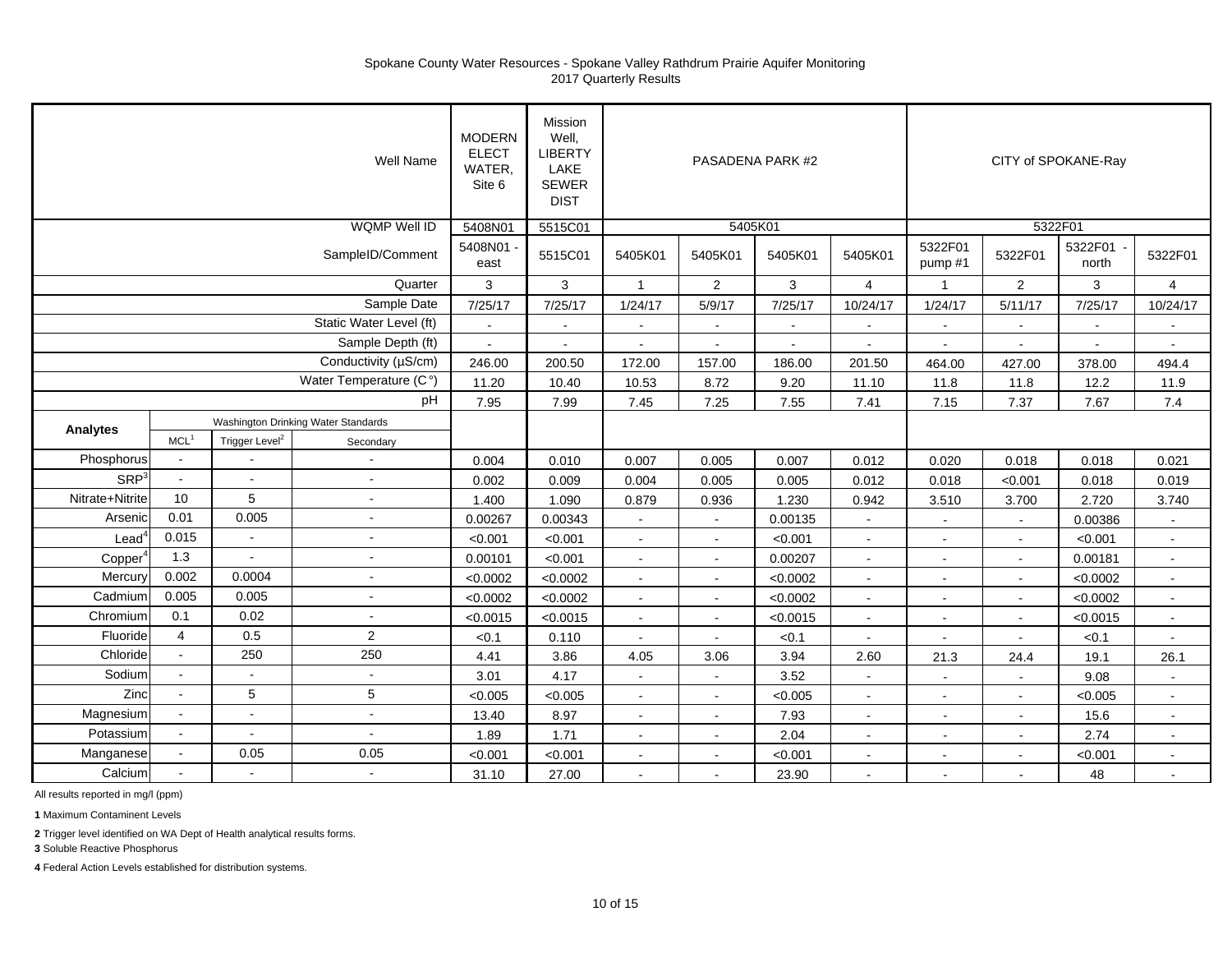|                     |                          |                            | <b>Well Name</b>                    |                | Orchard Ave Irrig Dist<br>Site 2 |                | 6th & Havana monitoring well (MW-2) |                      |
|---------------------|--------------------------|----------------------------|-------------------------------------|----------------|----------------------------------|----------------|-------------------------------------|----------------------|
|                     |                          |                            | <b>WQMP Well ID</b>                 |                | 5407C01                          |                | 5323E01                             |                      |
|                     |                          |                            | SampleID/Comment                    | 5407C01        | 5407C01                          | 5323E01        | 5323E01                             | 5323E01              |
|                     |                          |                            | Quarter                             | $\mathbf{1}$   | 3                                | $\overline{2}$ | 3                                   |                      |
|                     |                          |                            | Sample Date                         | 1/24/17        | 7/25/17                          | 5/11/17        | 8/15/17                             | 11/7/17              |
|                     |                          |                            | Static Water Level (ft)             | $\mathbf{r}$   |                                  | 42.30          | 52.68                               | 50.70                |
|                     |                          |                            | Sample Depth (ft)                   | $\blacksquare$ |                                  | 43.5           | 53.5                                | 52                   |
|                     |                          |                            | Conductivity (µS/cm)                | 320.00         | 304.50                           | 306.00         | 423.50                              | 406.20               |
|                     |                          |                            | Water Temperature (C°)              | 10.96          | 12.00                            | 13.96          | 15.50                               | 12.20                |
|                     |                          |                            | pH                                  | 7.61           | 7.83                             | 7.55           | 7.66                                | 7.58                 |
| <b>Analytes</b>     |                          |                            | Washington Drinking Water Standards |                |                                  |                |                                     |                      |
|                     | MCL <sup>1</sup>         | Trigger Level <sup>2</sup> | Secondary                           |                |                                  |                |                                     |                      |
| Phosphorus          | $\ddot{\phantom{a}}$     |                            |                                     | 0.011          | 0.014                            | 0.007          | 0.011                               | 0.010                |
| SRP <sup>3</sup>    |                          | Ĭ.                         |                                     | 0.010          | 0.014                            | 0.007          | 0.010                               | 0.010                |
| Nitrate+Nitrite     | 10                       | 5                          | $\blacksquare$                      | 1.910          | 2.110                            | 2.240          | 3.460                               | 3.050                |
| Arsenic             | 0.01                     | 0.005                      | $\blacksquare$                      | $\overline{a}$ | 0.00406                          |                | 0.00333                             |                      |
| Lead <sup>4</sup>   | 0.015                    | $\sim$                     | $\overline{a}$                      | $\blacksquare$ | < 0.001                          | $\blacksquare$ | < 0.001                             | $\blacksquare$       |
| Copper <sup>4</sup> | 1.3                      | $\overline{a}$             | $\blacksquare$                      | $\overline{a}$ | < 0.001                          | $\mathbf{r}$   | < 0.001                             | $\blacksquare$       |
| Mercury             | 0.002                    | 0.0004                     | $\overline{a}$                      | $\blacksquare$ | < 0.0002                         |                | < 0.0002                            | $\frac{1}{2}$        |
| Cadmium             | 0.005                    | 0.005                      | $\blacksquare$                      | $\blacksquare$ | < 0.0002                         | $\blacksquare$ | < 0.0002                            | $\blacksquare$       |
| Chromium            | 0.1                      | 0.02                       | $\blacksquare$                      | $\blacksquare$ | < 0.0015                         | $\blacksquare$ | < 0.0015                            | $\blacksquare$       |
| Fluoride            | 4                        | 0.5                        | $\overline{2}$                      |                | < 0.1                            |                | < 0.1                               |                      |
| Chloride            | $\overline{\phantom{a}}$ | 250                        | 250                                 | 5.34           | 7.49                             | 11.40          | 18.20                               | 17.50                |
| Sodium              | $\ddot{\phantom{a}}$     | $\sim$                     | $\blacksquare$                      | L,             | 4.65                             | $\sim$         | 8.33                                |                      |
| Zinc                |                          | 5                          | 5                                   | $\overline{a}$ | < 0.005                          | $\sim$         | < 0.005                             | $\blacksquare$       |
| Magnesium           | $\overline{a}$           | $\tilde{\phantom{a}}$      | $\overline{a}$                      | $\blacksquare$ | 15.80                            | $\blacksquare$ | 17.20                               | $\blacksquare$       |
| Potassium           | $\blacksquare$           | $\blacksquare$             | $\blacksquare$                      | L,             | 2.33                             | $\blacksquare$ | 2.80                                | $\blacksquare$       |
| Manganese           | ä,                       | 0.05                       | 0.05                                |                | < 0.001                          |                | < 0.001                             | $\ddot{\phantom{a}}$ |
| Calcium             | ä,                       |                            | $\overline{\phantom{a}}$            | $\blacksquare$ | 40.80                            | $\blacksquare$ | 50.10                               | $\sim$               |

All results reported in mg/l (ppm)

**1** Maximum Contaminent Levels

**2** Trigger level identified on WA Dept of Health analytical results forms.

**3** Soluble Reactive Phosphorus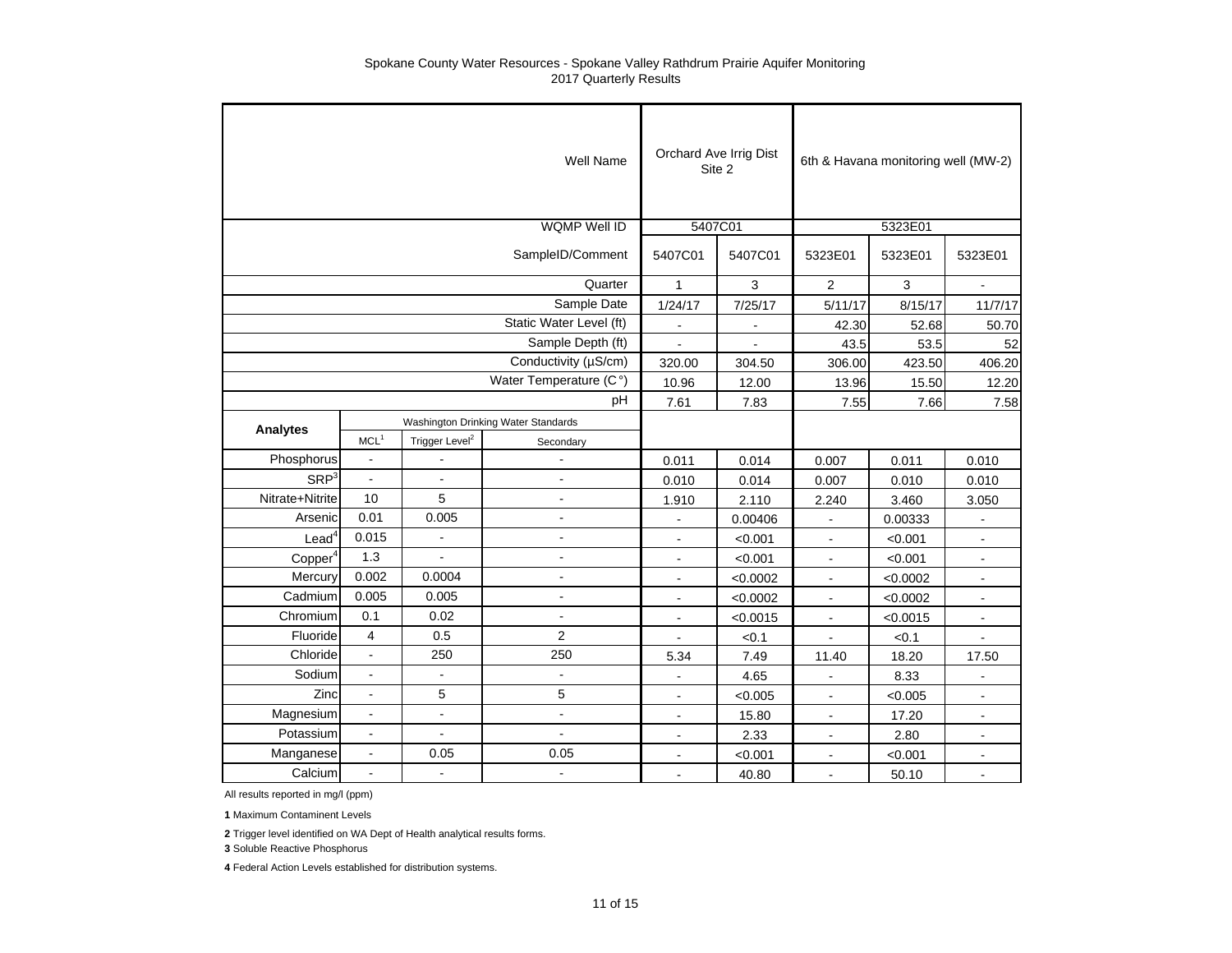|                     |                                     |                            | Well Name                   |                |                          |                |                          | Spokane Co Water Dist #3, Site 2-5, 26th & Vercler |                |                | CONSOLID<br><b>ATED</b><br><b>IRRIG DIST</b><br>19, Site 2A | Spokane<br>Fish<br>Hatchery<br>well | <b>WHITWOR</b><br>TH WATER<br>DIST. #2,<br>Well 2A |
|---------------------|-------------------------------------|----------------------------|-----------------------------|----------------|--------------------------|----------------|--------------------------|----------------------------------------------------|----------------|----------------|-------------------------------------------------------------|-------------------------------------|----------------------------------------------------|
|                     |                                     |                            | <b>WQMP Well ID</b>         |                |                          |                | 5427L01                  |                                                    |                |                | 5518R01                                                     | 6211K01                             | 6320D01                                            |
|                     |                                     |                            | SampleID/Comment            | 5427L01        | 5427L01a                 | 5427L01        | 5427L01                  | 5427L01a                                           | 5427L01        | 5427L01a       | 5518R01                                                     | 6211K01                             | 6320D01                                            |
|                     |                                     |                            | Quarter                     | $\mathbf{1}$   | $\overline{1}$           | $\overline{2}$ | 3                        | 3                                                  | $\sim$         |                | 3                                                           | 3                                   | $\mathbf{3}$                                       |
|                     |                                     |                            | Sample Date                 | 1/24/17        | 1/24/17                  | 5/9/17         | 7/25/17                  | 7/25/17                                            | 10/24/17       | 10/24/17       | 7/25/17                                                     | 8/17/17                             | 8/17/17                                            |
|                     |                                     |                            | Static Water Level (ft)     | $\Delta$       | $\sim$                   | $\sim$         | $\overline{a}$           | $\sim$                                             | $\sim$         | $\sim$         | $\sim$                                                      |                                     | $\sim$                                             |
|                     |                                     |                            | Sample Depth (ft)           | $\blacksquare$ | $\sim$                   | $\sim$         | $\overline{\phantom{a}}$ | $\blacksquare$                                     | $\sim$         | $\sim$         | $\blacksquare$                                              |                                     | $\sim$                                             |
|                     |                                     |                            | Conductivity (µS/cm)        | 392.00         | $\sim$                   | 376.00         | 390.40                   | $\sim$                                             | 412.80         | $\sim$         | 172.00                                                      | 291.00                              | 241.80                                             |
|                     |                                     |                            | Water Temperature (C°)      | 11.32          | $\sim$                   | 11.68          | 11.70                    | $\sim$                                             | 13.70          | $\sim$         | 12.60                                                       | 11.60                               | 11.50                                              |
|                     |                                     |                            | pH                          | 7.63           | $\sim$                   | 7.71           | 7.71                     | $\sim$                                             | 7.57           | $\sim$         | 8.14                                                        | 8.07                                | 8.13                                               |
|                     | Washington Drinking Water Standards |                            |                             |                |                          |                |                          |                                                    |                |                |                                                             |                                     |                                                    |
| Analytes            | MCL <sup>1</sup>                    | Trigger Level <sup>2</sup> | Secondary                   |                |                          |                |                          |                                                    |                |                |                                                             |                                     |                                                    |
| Phosphorus          | $\bullet$                           |                            | $\blacksquare$              | 0.005          | 0.004                    | 0.006          | 0.005                    | 0.006                                              | 0.006          | 0.006          | 0.003                                                       | 0.006                               | 0.004                                              |
| SRP <sup>3</sup>    | $\sim$                              | $\sim$                     | $\sim$                      | 0.003          | 0.003                    | 0.005          | 0.004                    | 0.004                                              | 0.004          | 0.004          | 0.001                                                       | 0.005                               | 0.003                                              |
| Nitrate+Nitrite     | 10                                  | 5                          | ÷,                          | 2.450          | 2.430                    | 2.380          | 3.170                    | 3.160                                              | 2.460          | 2.580          | 0.983                                                       | 1.430                               | 0.951                                              |
| Arsenic             | 0.01                                | 0.005                      | $\sim$                      | $\sim$         | $\sim$                   | $\sim$         | 0.00405                  | 0.00403                                            | $\sim$         | $\sim$         | 0.00117                                                     | 0.00363                             | 0.00362                                            |
| $\text{Lead}^4$     | 0.015                               |                            | $\sim$                      | ÷.             | $\overline{a}$           | $\sim$         | < 0.001                  | < 0.001                                            | $\sim$         |                | < 0.001                                                     | < 0.001                             | < 0.001                                            |
| Copper <sup>4</sup> | 1.3                                 |                            | $\overline{a}$              | $\sim$         |                          |                | < 0.001                  | < 0.001                                            |                | $\sim$         | < 0.001                                                     | < 0.001                             | < 0.001                                            |
| Mercury             | 0.002                               | 0.0004                     | $\blacksquare$              | $\blacksquare$ | $\blacksquare$           | $\sim$         | < 0.0002                 | < 0.0002                                           | $\blacksquare$ | $\blacksquare$ | < 0.0002                                                    | < 0.0002                            | < 0.0002                                           |
| Cadmium             | 0.005                               | 0.005                      | $\sim$                      | $\blacksquare$ | $\ddot{\phantom{a}}$     | $\sim$         | < 0.0002                 | < 0.0002                                           | $\sim$         | $\sim$         | < 0.0002                                                    | < 0.0002                            | < 0.0002                                           |
| Chromium            | 0.1                                 | 0.02                       | $\tilde{\phantom{a}}$       | $\sim$         | $\overline{a}$           | $\sim$         | < 0.0015                 | < 0.0015                                           | $\sim$         | $\mathbf{r}$   | < 0.0015                                                    | < 0.0015                            | < 0.0015                                           |
| Fluoride            | $\overline{4}$                      | 0.5                        | 2                           | $\sim$         | $\sim$                   | $\sim$         | < 0.1                    | < 0.1                                              | $\sim$         |                | < 0.1                                                       | < 0.1                               | < 0.1                                              |
| Chloride            | $\omega$                            | 250                        | 250                         | 8.62           | 8.56                     | 8.52           | 10.30                    | 10.30                                              | 10.60          | 10.60          | 5.71                                                        | 6.96                                | 3.49                                               |
| Sodium              | $\sim$                              |                            | $\sim$                      | $\sim$         |                          |                | 7.17                     | 7.24                                               |                |                | 2.68                                                        | 3.98                                | 3.14                                               |
| Zinc                |                                     | 5                          | $5\phantom{.0}$             | $\blacksquare$ | $\overline{\phantom{a}}$ | $\blacksquare$ | < 0.005                  | < 0.005                                            | $\sim$         | $\sim$         | < 0.005                                                     | 0.01150                             | < 0.005                                            |
| Magnesium           | $\blacksquare$                      | $\sim$                     | $\mathcal{L}_{\mathcal{A}}$ | $\sim$         | $\sim$                   | $\sim$         | 18.60                    | 18.70                                              | $\sim$         | $\sim$         | 6.30                                                        | 16.40                               | 14.60                                              |
| Potassium           | $\blacksquare$                      | $\sim$                     | $\sim$                      | $\blacksquare$ | $\tilde{\phantom{a}}$    | $\sim$         | 2.88                     | 2.90                                               | $\sim$         | $\blacksquare$ | 1.35                                                        | 2.16                                | 1.88                                               |
| Manganese           | $\sim$                              | 0.05                       | 0.05                        |                |                          |                | < 0.001                  | < 0.001                                            |                |                | < 0.001                                                     | < 0.001                             | < 0.001                                            |
| Calcium             |                                     |                            | $\sim$                      | $\sim$         | $\sim$                   |                | 51.10                    | 51.40                                              |                | $\sim$         | 24.40                                                       | 30.80                               | 26.50                                              |

All results reported in mg/l (ppm)

**1** Maximum Contaminent Levels

**2** Trigger level identified on WA Dept of Health analytical results forms.

**3** Soluble Reactive Phosphorus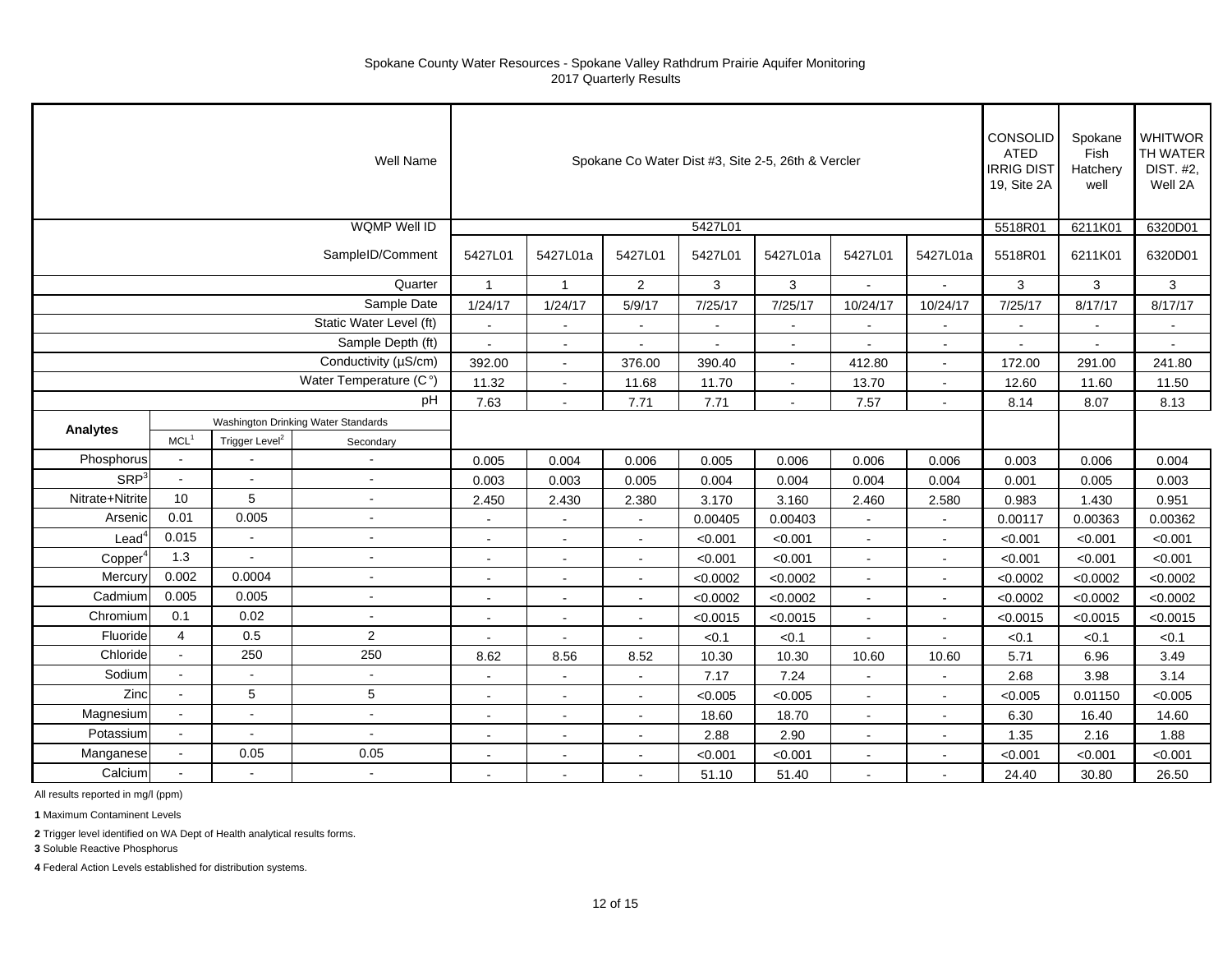| Well Name              |                  |                                     |                         |              | CONS.<br><b>IRRIG DIST</b><br>19, Site 11B | <b>MODERN</b><br><b>ELECT</b><br>WATER,<br>Site 11 |                | VERA WATER & POWER, New Well 4 |                | New Balfour Park monitoring well |                |          |                |
|------------------------|------------------|-------------------------------------|-------------------------|--------------|--------------------------------------------|----------------------------------------------------|----------------|--------------------------------|----------------|----------------------------------|----------------|----------|----------------|
| <b>WQMP Well ID</b>    |                  |                                     |                         |              | 6631M04                                    | 5415E03                                            |                | 5426L03                        |                | 5417R02                          |                |          |                |
| SampleID/Comment       |                  |                                     |                         |              | 6631M04                                    | 5415E03<br>north                                   | 5426L03        | 5426L03                        | 5426L03        | 5426L03                          | 5417R02        | 5417R02  | 5417R02        |
|                        |                  |                                     | Quarter                 | $\mathbf{3}$ | 3                                          | 3                                                  | $\mathbf{1}$   | $\overline{2}$                 | $\mathbf{3}$   | $\overline{4}$                   | $\overline{2}$ | 3        | $\overline{4}$ |
|                        |                  |                                     | Sample Date             | 8/17/17      | 8/16/17                                    | 7/25/17                                            | 1/24/17        | 5/9/17                         | 7/25/17        | 10/24/17                         | 5/9/17         | 8/14/17  | 11/6/17        |
|                        |                  |                                     | Static Water Level (ft) | $\sim$       | $\tilde{\phantom{a}}$                      | $\blacksquare$                                     | $\sim$         | $\sim$                         | $\blacksquare$ |                                  | 61.68          | 71.67    | 70.6           |
| Sample Depth (ft)      |                  |                                     |                         | $\sim$       |                                            | $\blacksquare$                                     | $\sim$         | $\sim$                         | $\sim$         |                                  | 67             | 73       | 71.5           |
| Conductivity (µS/cm)   |                  |                                     |                         | 225.00       | 219.20                                     | 191.40                                             | 436.00         | 411.00                         | 392.80         | 386.10                           | 186.00         | 193.70   | 201.5          |
| Water Temperature (C°) |                  |                                     |                         | 10.80        | 13.40                                      | 11.40                                              | 10.78          | 10.84                          | 11.00          | 11.60                            | 13.87          | 14.00    | 13.7           |
| pH                     |                  |                                     |                         | 8.20         | 8.09                                       | 8.20                                               | 7.50           | 7.75                           | 7.61           | 7.62                             | 7.40           | 7.84     | 7.77           |
|                        |                  | Washington Drinking Water Standards |                         |              |                                            |                                                    |                |                                |                |                                  |                |          |                |
| <b>Analytes</b>        | MCL <sup>1</sup> | Trigger Level <sup>2</sup>          | Secondary               |              |                                            |                                                    |                |                                |                |                                  |                |          |                |
| Phosphorus             | $\omega$         |                                     | $\sim$                  | 0.005        | 0.005                                      | 0.005                                              | 0.010          | 0.006                          | 0.008          | 0.007                            | 0.007          | 0.007    | 0.006          |
| SRP <sup>3</sup>       | $\sim$           | $\sim$                              | $\sim$                  | 0.004        | 0.003                                      | 0.003                                              | 0.006          | 0.006                          | 0.006          | 0.006                            | 0.007          | 0.006    | 0.003          |
| Nitrate+Nitrite        | 10               | 5                                   | $\sim$                  | 1.310        | 0.965                                      | 0.878                                              | 2.970          | 3.200                          | 3.450          | 2.570                            | 0.953          | 0.894    | 0.854          |
| Arsenic                | 0.01             | 0.005                               | $\sim$                  | 0.00256      | 0.00561                                    | 0.00343                                            | $\sim$         | $\sim$                         | 0.00405        | $\sim$                           | $\sim$         | 0.00245  | $\sim$         |
| $\textsf{lead}^c$      | 0.015            | $\blacksquare$                      | $\sim$                  | < 0.001      | < 0.001                                    | < 0.001                                            | $\sim$         | $\sim$                         | < 0.001        |                                  |                | < 0.001  | $\mathbf{r}$   |
| Copper                 | 1.3              |                                     | $\sim$                  | < 0.001      | < 0.001                                    | < 0.001                                            |                |                                | < 0.001        |                                  |                | < 0.001  | $\mathbf{r}$   |
| <b>Mercury</b>         | 0.002            | 0.0004                              | $\sim$                  | < 0.0002     | < 0.0002                                   | < 0.0002                                           | $\blacksquare$ | $\blacksquare$                 | < 0.0002       | $\sim$                           | $\sim$         | < 0.0002 | $\sim$         |
| Cadmium                | 0.005            | 0.005                               | $\sim$                  | < 0.0002     | < 0.0002                                   | < 0.0002                                           | $\mathbf{r}$   | $\blacksquare$                 | < 0.0002       | $\sim$                           | $\sim$         | < 0.0002 | $\mathbf{u}$   |
| Chromium               | 0.1              | 0.02                                | $\sim$                  | < 0.0015     | < 0.0015                                   | < 0.0015                                           | $\sim$         | $\Delta$                       | < 0.0015       |                                  | $\sim$         | < 0.0015 | ÷.             |
| Fluoride               | $\overline{4}$   | 0.5                                 | $\overline{2}$          | < 0.1        | < 0.1                                      | < 0.1                                              |                |                                | 0.104          |                                  |                | 0.223    | $\sim$         |
| Chloride               | $\omega$         | 250                                 | 250                     | 4.00         | 3.93                                       | 4.16                                               | 11.90          | 11.60                          | 11.40          | 12.20                            | 4.18           | 5.50     | 4.29           |
| Sodium                 | $\sim$           | $\sim$                              | $\sim$                  | 4.55         | 2.82                                       | 2.70                                               |                |                                | 7.96           |                                  |                | 2.97     |                |
| Zinc                   |                  | 5                                   | 5                       | < 0.005      | < 0.005                                    | < 0.005                                            | $\sim$         | $\sim$                         | < 0.005        | $\sim$                           |                | < 0.005  | $\blacksquare$ |
| Magnesium              | $\sim$           | $\blacksquare$                      | $\omega$                | 11.50        | 11.60                                      | 10.20                                              | $\sim$         | $\sim$                         | 16.00          | $\sim$                           | $\sim$         | 7.95     | $\sim$         |
| Potassium              | $\sim$           | $\blacksquare$                      | $\sim$                  | 2.23         | 1.98                                       | 1.70                                               | $\mathbf{r}$   | $\blacksquare$                 | 3.37           |                                  | $\sim$         | 1.55     | $\blacksquare$ |
| Manganese              | $\mathbf{r}$     | 0.05                                | 0.05                    | < 0.001      | < 0.001                                    | < 0.001                                            | $\mathbf{r}$   |                                | < 0.001        |                                  |                | < 0.001  | $\blacksquare$ |
| Calcium                |                  |                                     | $\mathbf{u}$            | 25.90        | 25.50                                      | 24.00                                              |                | $\sim$                         | 56.50          |                                  |                | 25.70    | $\mathbf{r}$   |

All results reported in mg/l (ppm)

**1** Maximum Contaminent Levels

**2** Trigger level identified on WA Dept of Health analytical results forms.

**3** Soluble Reactive Phosphorus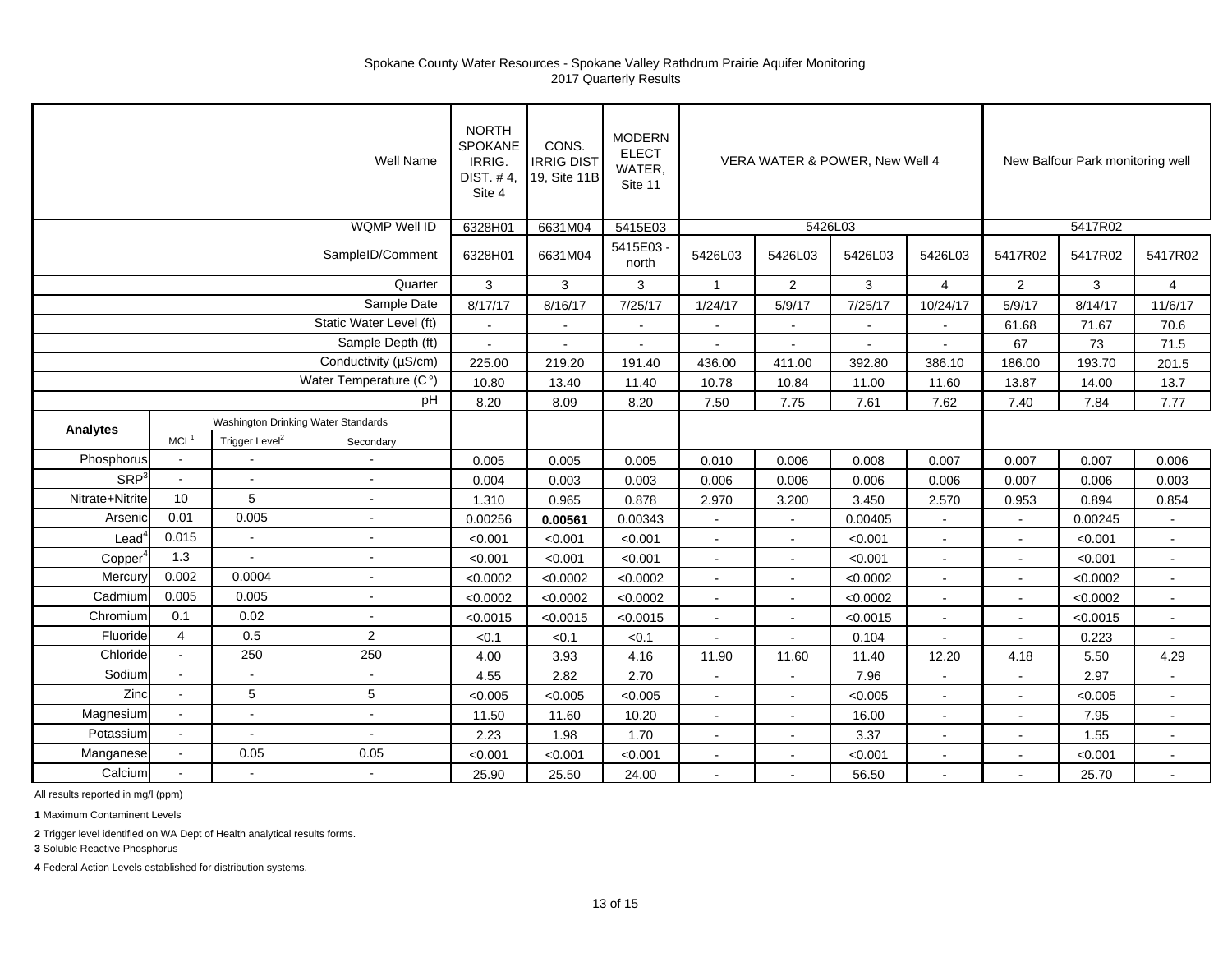|                     | Sullivan<br>Spring                  |                            | SPOKANE FISH HATCHERY, GRIFFITH SPR |               |                | <b>Three Springs</b> |                |                |                |                |                |                |  |
|---------------------|-------------------------------------|----------------------------|-------------------------------------|---------------|----------------|----------------------|----------------|----------------|----------------|----------------|----------------|----------------|--|
|                     |                                     |                            | <b>WQMP Well ID</b>                 | 5411R05s      |                |                      | 6211J01s       |                | 5212F01s       |                |                |                |  |
|                     | 5411R05S                            | 6211J01s                   | 6211J01S                            | 6211J01S      | 6211J01s       | 5212F01S             | 5212F01S       | 5212F01S       | 5212F01s       |                |                |                |  |
|                     | Quarter                             |                            |                                     |               |                | $\overline{2}$       | 3              | 4              | $\mathbf{1}$   | $\overline{a}$ | 3              | $\overline{4}$ |  |
|                     |                                     |                            | Sample Date                         | 8/14/17       | 1/24/17        | 5/11/17              | 8/17/17        | 10/24/17       | 1/24/17        | 5/11/17        | 8/15/17        | 10/24/17       |  |
|                     |                                     |                            | Static Water Level (ft)             | $\sim$        | $\mathbf{r}$   | $\blacksquare$       | $\sim$         |                | $\overline{a}$ |                | $\overline{a}$ |                |  |
|                     |                                     |                            | Sample Depth (ft)                   | ä,            |                |                      | $\overline{a}$ |                |                |                | $\blacksquare$ |                |  |
|                     |                                     |                            | Conductivity (µS/cm)                | 255.90        | 330.00         | 319.00               | 333.00         | 344.10         | 318.00         | 322.00         | 312.60         | 350.00         |  |
|                     | Water Temperature (C°)              |                            |                                     |               | 11.03          | 11.13                | 11.20          | 11.10          | 11.39          | 12.10          | 12.00          | 11.90          |  |
| pH                  |                                     |                            |                                     | 11.70<br>7.93 | 8.00           | 7.79                 | 7.97           | 7.86           | 7.82           | 7.71           | 7.89           | 7.81           |  |
|                     | Washington Drinking Water Standards |                            |                                     |               |                |                      |                |                |                |                |                |                |  |
| <b>Analytes</b>     | MCL <sup>1</sup>                    | Trigger Level <sup>2</sup> | Secondary                           |               |                |                      |                |                |                |                |                |                |  |
| Phosphorus          | $\omega$                            |                            |                                     | 0.003         | 0.004          | 0.004                | 0.006          | 0.004          | 0.004          | 0.005          | 0.005          | 0.004          |  |
| SRP <sup>3</sup>    | $\mathbf{r}$                        | $\mathbf{r}$               | ÷.                                  | 0.003         | 0.002          | 0.002                | 0.005          | 0.004          | 0.003          | 0.003          | 0.004          | 0.003          |  |
| Nitrate+Nitrite     | 10                                  | 5                          | ÷,                                  | 1.240         | 1.710          | 1.830                | 1.800          | 1.720          | 1.930          | 2.270          | 2.290          | 2.730          |  |
| Arsenic             | 0.01                                | 0.005                      | ÷,                                  | 0.00350       | $\sim$         | $\mathbf{r}$         | 0.00301        | $\sim$         | $\blacksquare$ |                | 0.00308        | $\mathbf{r}$   |  |
| Lead <sup>4</sup>   | 0.015                               | $\sim$                     | ÷.                                  | 0.00217       | $\blacksquare$ | $\sim$               | < 0.001        | ä,             | $\sim$         | $\mathbf{r}$   | < 0.001        | $\omega$       |  |
| Copper <sup>4</sup> | 1.3                                 |                            | $\blacksquare$                      | < 0.001       | $\blacksquare$ | $\blacksquare$       | < 0.001        | $\sim$         | $\blacksquare$ | $\blacksquare$ | < 0.001        | $\sim$         |  |
| Mercury             | 0.002                               | 0.0004                     | $\blacksquare$                      | < 0.0002      | $\sim$         | $\sim$               | < 0.0002       | $\blacksquare$ | $\sim$         | $\sim$         | < 0.0002       | $\sim$         |  |
| Cadmium             | 0.005                               | 0.005                      | $\blacksquare$                      | < 0.0002      | $\blacksquare$ | $\mathbf{r}$         | < 0.0002       | ä,             | $\blacksquare$ | $\blacksquare$ | < 0.0002       | $\sim$         |  |
| Chromium            | 0.1                                 | 0.02                       | ÷.                                  | < 0.0015      | $\sim$         | $\sim$               | < 0.0015       | $\sim$         | $\blacksquare$ | $\blacksquare$ | < 0.0015       | $\blacksquare$ |  |
| Fluoride            | $\overline{4}$                      | 0.5                        | $\overline{2}$                      | < 0.1         | $\sim$         | $\sim$               | < 0.1          | $\overline{a}$ | $\overline{a}$ |                | < 0.1          | $\sim$         |  |
| Chloride            | $\sim$                              | 250                        | 250                                 | 2.85          | 8.67           | 9.17                 | 9.59           | 9.59           | 10.40          | 18.00          | 12.00          | 14.20          |  |
| Sodium              | $\sim$                              | $\sim$                     | $\blacksquare$                      | 3.17          | $\blacksquare$ | $\blacksquare$       | 4.79           | $\sim$         | $\blacksquare$ | $\blacksquare$ | 6.64           |                |  |
| Zinc                | $\omega$                            | 5                          | 5                                   | 0.01820       | $\sim$         | $\sim$               | < 0.005        | $\sim$         | $\blacksquare$ | $\sim$         | < 0.005        | $\sim$         |  |
| Magnesium           | $\bullet$                           | $\blacksquare$             | ÷,                                  | 13.40         | $\blacksquare$ | $\sim$               | 19.10          | $\blacksquare$ | $\blacksquare$ |                | 12.90          | $\sim$         |  |
| Potassium           | $\mathbf{r}$                        | $\sim$                     | ÷.                                  | 1.98          |                | $\blacksquare$       | 2.45           | $\blacksquare$ |                |                | 2.29           |                |  |
| Manganese           | $\sim$                              | 0.05                       | 0.05                                | 0.00535       | $\mathbf{r}$   | $\mathbf{r}$         | < 0.001        | ä,             | $\sim$         | $\mathbf{r}$   | < 0.001        | $\sim$         |  |
| Calcium             |                                     | $\sim$                     | $\blacksquare$                      | 31.00         |                |                      | 35.60          | $\overline{a}$ | $\sim$         |                | 35.70          |                |  |

All results reported in mg/l (ppm)

**1** Maximum Contaminent Levels

**2** Trigger level identified on WA Dept of Health analytical results forms.

**3** Soluble Reactive Phosphorus